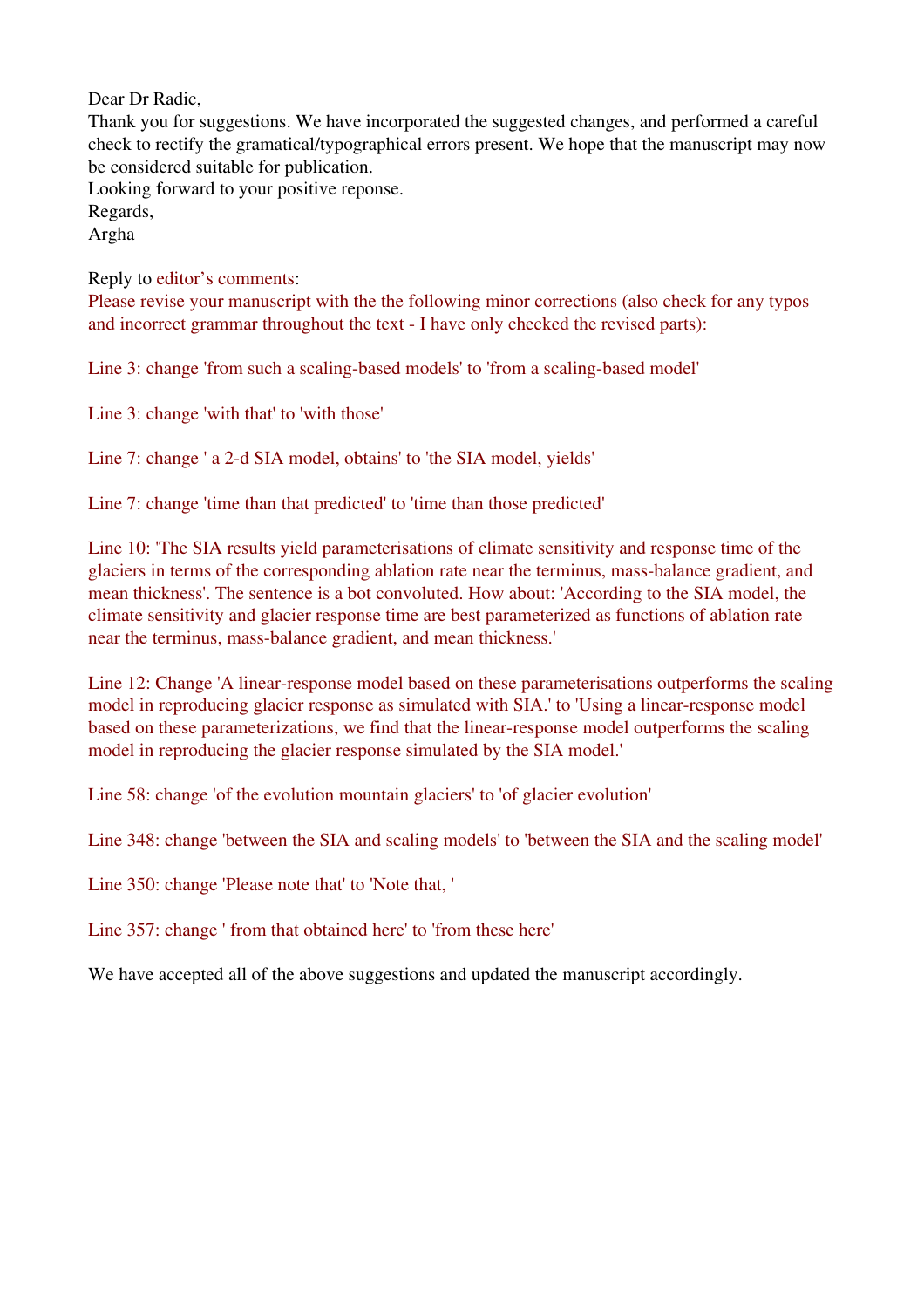# Possible biases in scaling-based estimates of glacier change: A case study in the Himalaya

Argha Banerjee<sup>1</sup>, Disha Patil<sup>1</sup>, and Ajinkya Jadhav<sup>1</sup> <sup>1</sup>ECS, IISER Pune, India

Correspondence: Argha Banerjee (argha@iiserpune.ac.in)

Abstract. Approximate glacier models are routinely used to compute the future evolution of mountain glaciers under any given climate-change scenario. A majority of these models are based on statistical scaling relations between glacier volume, area, and/or length. In this paper, long-term predictions from such a scaling-based models are compared with that those from a two-dimensional shallow-ice approximation (SIA) model. We derive expressions for climate sensitivity and response time of

- 5 glaciers assuming a time-independent volume-area scaling. These expressions are validated using a scaling-model simulation of the response of 703 synthetic glaciers from the central Himalaya to a step-change in climate. The same experiment repeated with  $a^2$ -d-the SIA model, obtains yields about two times larger climate sensitivity and response time than that those predicted by the scaling model. In addition, the SIA model obtains area response time that is about 1.5 times larger than the corresponding volume response time, whereas scaling models implicitly assume the two response times to be equal to each other. These results
- 10 indicate the possibility of a low bias in the scaling model estimates of the long-term loss of glacier area and volume. The SIA results yield parameterisations of model outputs are used to obtain parameterisations climate sensitivity and response time of the glaciers in terms of the corresponding glaciers as functions of ablation rate near the terminus, mass-balance gradient, and mean thickness. A-Using a linear-response model based on these parameterisations, we find that the linear-response model outperforms the scaling model in reproducing *glacier* response as simulated with SIA the glacier response simulated by the
- 15 SIA model. This linear-response model may be useful for predicting the evolution of mountain glaciers on a global scale.

# 1 Introduction

In the coming decades, shrinking mountain glaciers will contribute significantly to global eustatic sea-level rise (e.g., Radić et al., 2014; Hock et al, 2019; Marzeion et al., 2020), and impact the hydrology of glacierised basins worldwide (e.g., Huss and Hock, 2018; Immerzeel et al., 2020). The reliability of the predicted changes in global sea-level <del>, and that and those</del> in

20 the regional hydrology  $\frac{1}{2}$  the  $\frac{1}{2}$  various river basins are is, thus, intimately tied to the accuracy of the predicted total ice-loss from mountain glaciers for any given climate scenario.

Instantaneous (annual) glacier surface mass balance can be calculated readily using climate model outputs. In contrast, any prediction of the long-term evolution of a glacier requires simulating the slow (decadal) changes in glacier area and geometry. Ideally, this is to be done by solving the dynamical ice-flow equations <del>(e.g., Oerlemans, 2001)</del>(e.g., Hutter, 1983). However,

25 the numerical cost of such a computation on a global scale is high, even if simplified approximate descriptions of the ice-flow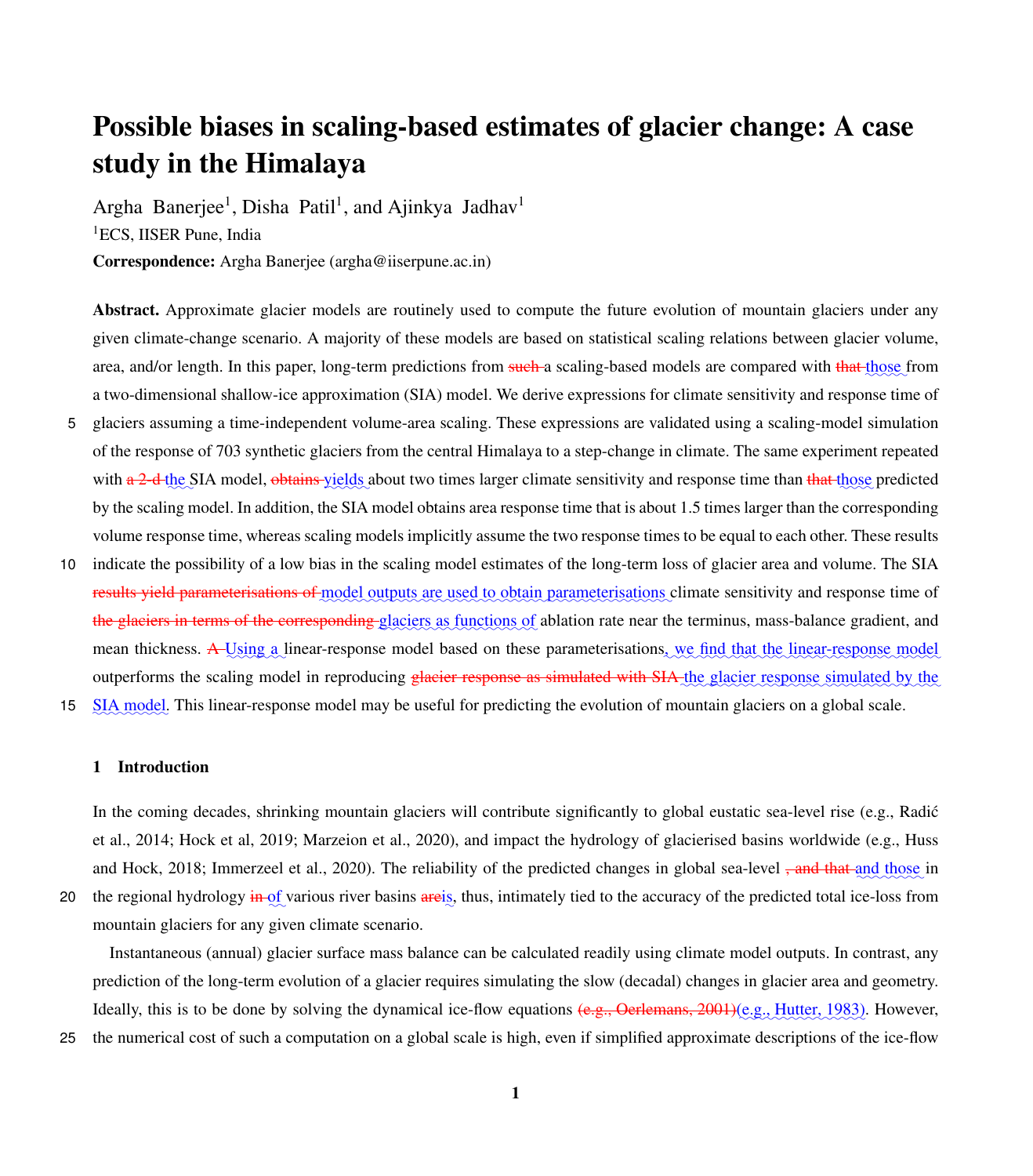equations, like, shallow-ice approximation (SIA) (Hutter, 1983) or its higher order variants were to be used (Egholm et al., 2011; Clarke et al., 2015). One-dimensional SIA-based modelling tools are promising developments in this regard (Maussion et al., 2019; Zekollari et al., 2019; Rounce et al., 2020). The uncertainties associated with various input parameters, e.g., an uncertain glacier bedrock, limit the benefit of using the physically-based ice-flow models (Farinotti et al., 2016). Consequently,

- 30 a majority of the recent estimates of the global to regional scale evolution of mountain glaciers relies on low-dimensional approximate parameterisations of glacier dynamics (e.g., Radic et al., 2014). The results from these simplified models have provided critical inputs for multimodel ensemble-averaged estimates of future sea-level rise (Hock et al, 2019; Marzeion et al., 2020), assessments of regional to global vulnerability to sea-level rise (e.g., Kulp and Strauss, 2019), and understanding the co-evolution of glaciers, river runoff and climate in glacierised regions like High Mountain Asia (e.g., Zhao et al., 2014; Zhang
- 35 et al., 2015; Kumar et al., 2019).

While some of the approximate parameterisations of glacier dynamics are empirical prescriptions for adjusting the hypsometry of the transient glaciers (Raper and Braithwaite, 2006; Huss et al., 2010; Huss and Hock, 2015), a majority of them are primarily based on a statistical volume-area (or volume-area-length) scaling relation. This volume-area scaling equation relates glacier volume  $V$  to glacier area  $A$  as,

$$
40 \quad V = cA^{\gamma},\tag{1}
$$

where  $-\gamma$  is a dimensionless scaling exponent, and c is a scale factor (Bahr et al., 2015). This relation was established empirically (e.g., Chen and Ohmura, 1990), and subsequently proved using dimensional analysis (Bahr et al., 1997, 2015). The derivation utilised the empirical sub-linear scaling of glacier width and ablation rate with the glacier length (Bahr, 1997).

- Theoretically, the scaling exponent  $\gamma$  is time-independent, and can be expressed as  $\gamma = 1 + \frac{m+1}{m+n+3}$  (Bahr et al., 2015). Here, 45 *n* is the power-law exponent of Glen's rheology of ice (Glen, 1955), and  $m$  is the scaling exponent of ablation rate with glacier length (Bahr, 1997). For an individual glacier, the scale-factor c captures the control of all the glacier-specific factors (except area) on its volume (Bahr et al., 2015). There is no available theoretical prescription for obtaining the value of  $c$  for an arbitrary glacier. c may be calibrated for a particular glacier based on available independent measurements of area and volume over an epoch, but its time dependence can be accessed only with a detailed model simulation (Bahr et al., 2015). For a large enough 50 ensemble, glacier area typically spans a few orders of magnitude. However, the corresponding c values vary over a relatively
- restricted range (Bahr et al., 2015). This allows an approximate statistical description of any set of glaciers using eq. 1, where a single best-fit c and a fixed  $\gamma$  is used (Bahr et al., 2015). Such a best-fit scaling relation provides a fairly accurate estimate of the total ice volume of a large set of glaciers, but the corresponding predictions for the individual glaciers have relatively large uncertainties (Bahr et al., 2015). Note that there is no theoretical constraint for  $c$  to be time-independent for a given set
- 55 of non-steady glaciers (Bahr et al., 2015).

It is the above statistical interpretation of the scaling relation, where a best-fit time-invariant c and a constant  $\gamma$  is used to describe an ensemble of glaciers, that is exploited in the scaling-based approximate models of glacier dynamics (e.g., Radic et ´ al., 2007). Hereinafter, we refer to the models that are based on such an approach (e.g., Radic et al., 2007), as "scaling models".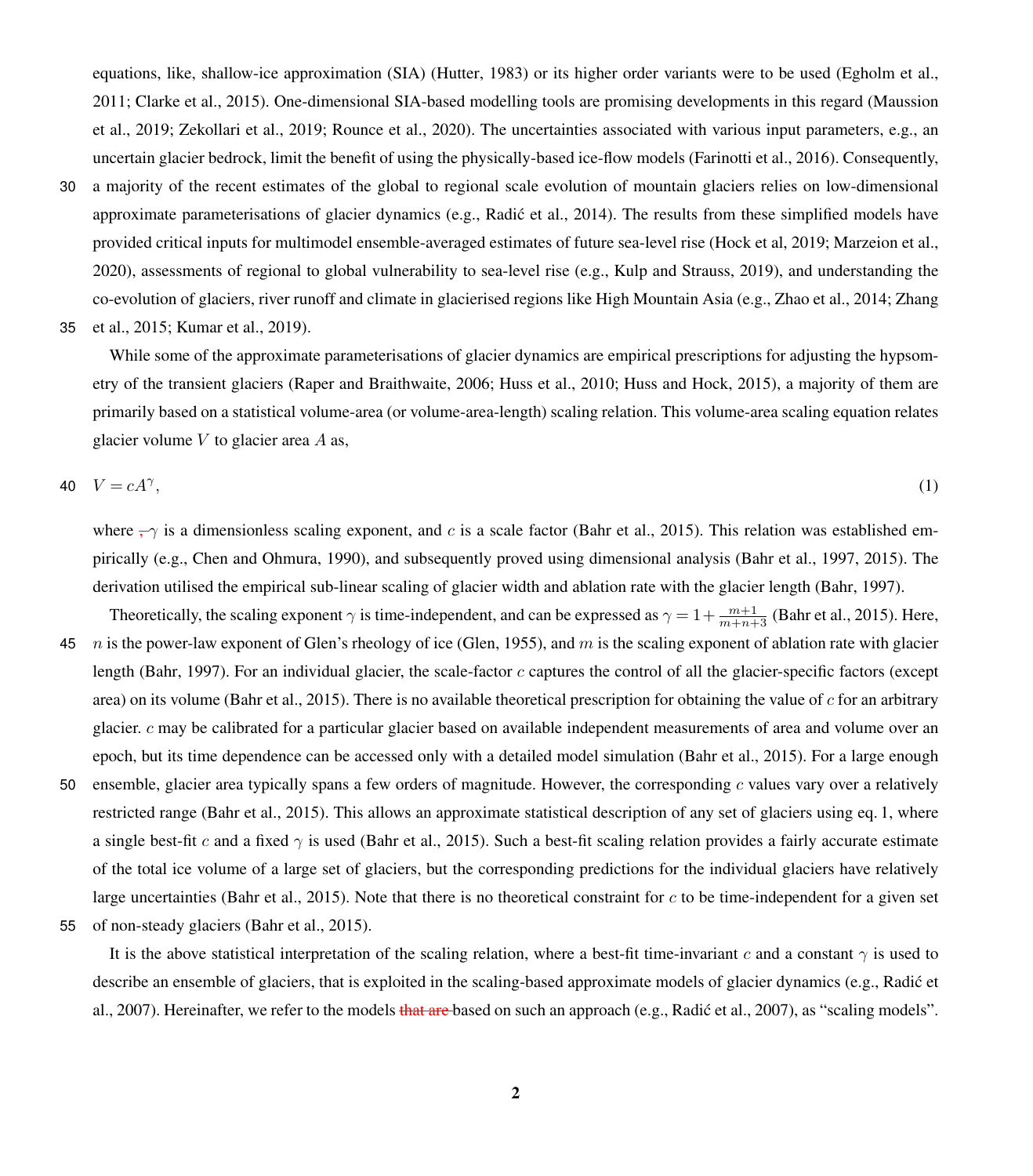As the present study investigates the possibility of biases in scaling model predictions of <del>the evolutionmountain glaciers</del>glacier 60 evolution, we restrict ourselves to the above statistical interpretation of the scaling relation.

The performance of scaling models in simulating the transient glacier response have previously been tested against various dynamical ice-flow models (e.g., SIA, higher order approximations, or Stokes' model) in one to three dimensions using both idealised (Radić et al., 2007; Adhikari and Marshall, 2012) and realistic geometries (Radić et al., 2008; Farinotti and Huss, 2013). The uncertainties introduced by a scaling-model parameterisation of the evolution of glaciers with realistic geometries 65 were considered by Farinotti and Huss (2013). The spirit of the present study is quite similar to that of Farinotti and Huss (2013), except that we are investigating the possible intrinsic biases of scaling models in a situation where the parameters (c and  $\gamma$ ) are known accurately. The specific objectives of the present study are,

- 1. To obtain analytical predictions for climate sensitivity and response time of glaciers in a scaling model.
- 2. To compare the climate sensitivity and response time of a large number of synthetic glaciers with realistic geometries, 70 as obtained from a scaling model and a 2-d SIA model.
- 
- 3. To investigate the possibility of long-term biases in scaling model estimates of changes in glacier area and volume with respect to corresponding SIA results.
- 4. To find convenient parameterisations of glacier response properties obtained from the SIA simulations, and develop an accurate linear-response model.
- 75 Note that a linear-response model introduced in the last objective is a low-complexity model obtained in the limit of a relatively small deviation around a steady state (e.g., Oerlemans, 2001). To apply this model to a large number of glaciers, the response time and climate sensitivity need to be specified for each of them. A lack of accurate and numerically-convenient parameterisations of these dynamical properties may have limited <del>their its</del> application (Harrison et al., 2001; Lüthi, 2009; Bach et al., 2018). Here, we aim to obtain parameterisations of the glacier response properties as functions of a few easily accessible properties
- 80 of the glaciers, using results from 2-d SIA simulations of a large ensemble of synthetic glaciers with realistic geometries. The paper is organised as follows. First, we theoretically derive the glacier-response properties within a time-invariant scaling assumption (sect. 2.1 and 3.1). Then, we compare the performance of a representative scaling model (Radic et al., 2007) with that of a 2-dimensional SIA model, in simulating the response of 703 idealised Himalayan glaciers in the Ganga basin to a hypothetical step rise in equilibrium line altitude (ELA) (sect. 2.2 and 3.2). We use the response properties obtained from the
- 85 scaling model to test the above analytical expressions for glaciers-response properties. The corresponding SIA results are used to obtain parameterisations for the linear-response properties of realistic glaciers. The accuracy of the scaling model and a linear-response model in reproducing the SIA-derived long-term loss of total glacier area and volume is assessed for the above 703 glaciers. The performance of the linear-response model is also tested for an independent set of 164 glaciers in the western Himalaya without any further calibration. We also discuss the applicability of the linear-response model for actual computation
- 90 of future glacier loss for a set of transient glaciers forced by any arbitrary time-variation ELA (sect. 3.3).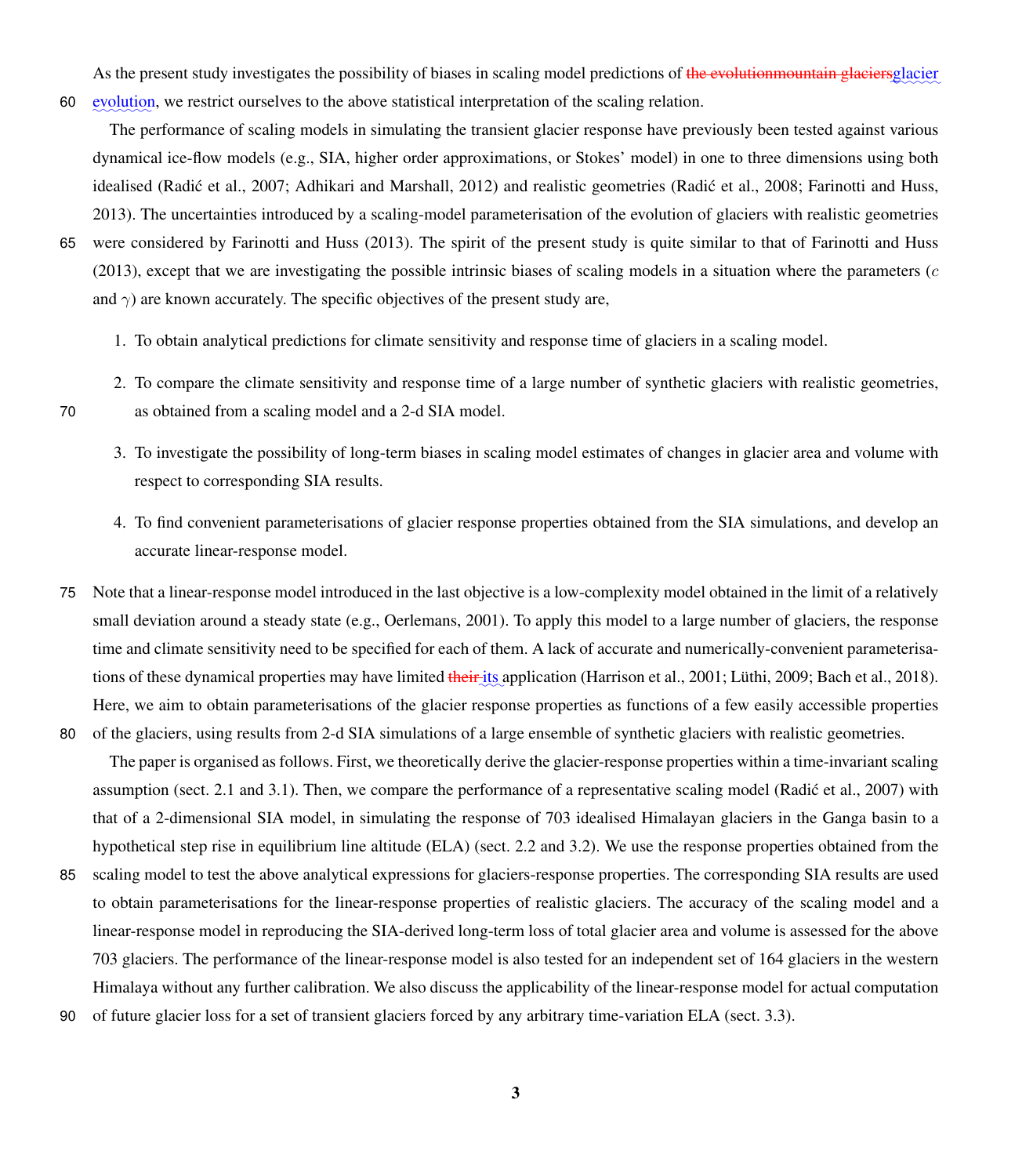# 2 Methods

## 2.1 Theoretical methods

For a theoretical analysis of the glacier-response properties implied by a scaling model, we consider a set of hypothetical glaciers that are responding respond to a warming climate such that the volume-area scaling relation (eq. 1) is valid, and  $c$  is a 95 given time-invariant constant. Then, the fractional changes in area and volume of these glaciers, in the limit of small changes, are related as follows.

$$
\Delta V \approx c\gamma A^{\gamma - 1} \Delta A = \gamma \frac{V}{A} \Delta A = \gamma h \Delta A,\tag{2}
$$

where  $\neg \Delta V$  and  $\Delta A$  are the changes in area and volume, and the mean ice thickness is  $h = V/A$ . The above equation is the basis of the scaling models of glacier evolution (e.g., Radić et al., 2007). We have derived analytical expressions for glacier 100 response time and climate sensitivity starting from this equation, essentially following the line of arguments by Harrison et al. (2001).

#### 2.2 Numerical methods

We simulated the response of an ensemble of synthetic clean glaciers with realistic geometries to a hypothetical step-change in ELA using three different methods (scaling, SIA, and linear-response models). For this exercise, we considered all the 814 105 glaciers larger than 2 km<sup>2</sup> in the Ganga basin, the central Himalaya (Supplementary fig. S1). The ice-free bedrock for each of the glacier was obtained using available ice-thickness estimates (Kraaijenbrink et al., 2017) and surface-elevation data (ASTER GDEM, V003). The following idealised elevation-dependent linear mass-balance profile was used,

$$
b(z) = Max\{\beta(z - E), b_0\}.\tag{3}
$$

Here  $-\beta$  is the balance gradient, z is the surface elevation, and E is the equilibrium-line altitude (ELA).  $b_0$  is a cutoff on 110 maximum accumulation taken to be 1.0 m/yr. The choice of  $\beta$  is described later. In our mass-balance model, we neglected complicating factors like supraglacial debris cover and its effects on ablation, and the avalanche contribution to accumulation (Laha et al., 2017). The debris effects are expected to modify the scaling relations as well (Banerjee, 2020). Overall, the simulated glaciers cannot be considered faithful copies of the actual Himalayan glaciers. Rather, they constituted an ensemble of synthetic clean glaciers with realistic geometries (e.g., Farinotti and Huss, 2013) to be used here for a comparative study of the

115 performance performances of the three models.

# 2.2.1 A 2-d SIA model

The ice-flow dynamics was implemented within a two dimensional two-dimensional SIA (Hutter, 1983) as a numerically efficient non-linear diffusion problem (Oerlemans, 2001). While SIA may not be the best method for simulating valley glaciers due to its limitation in describing ice-flow influenced by longitudinal stresses and/or steep bedrock slopes (Le Meur et al.,

120 2004), there is enough evidence in the literature that SIA does a reasonable job of describing both the steady and transient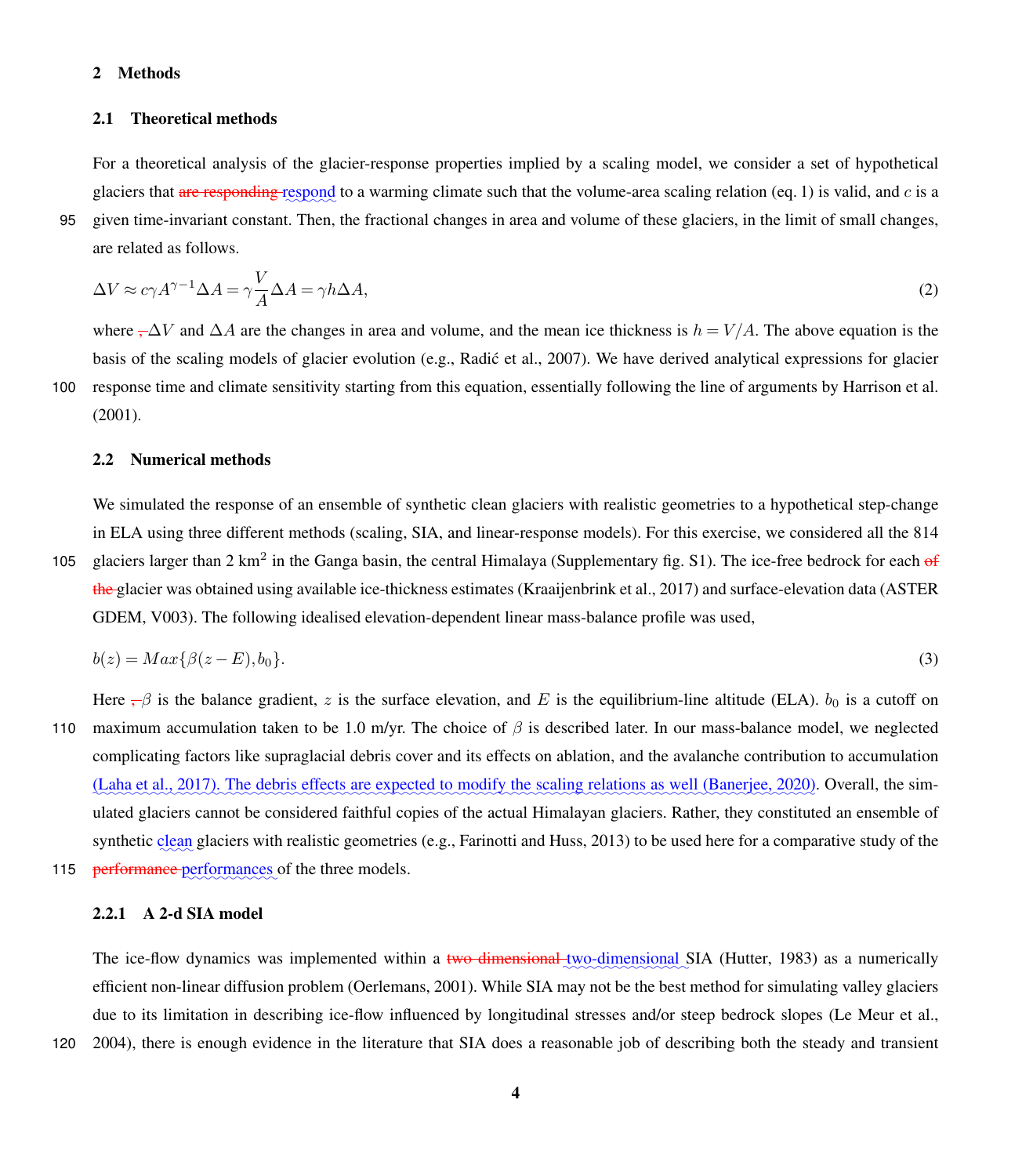dynamics of valley glaciers (e.g., Vieli and Gudmundsson, 2004; Le Meur et al., 2004; Radic et al., 2008). The contribution of ´ sliding to the flow was neglected here for simplicity.

The value of Glen's flow-law exponent was assumed to be 3 (e.g., Oerlemans, 2001). For the sake of simplicity, we did not tune any of the model parameters to match the observed ice-thickness and/or flow velocity on any of these glaciers. The only

125 exception was ELA which was tuned to obtain the initial steady state as described below. In order to avoid possible dependence of the results on any specific choice of parameters, we picked the parameters related to mass balance and flow from random distributions. The rate constant of Glen's law was picked randomly from the set  $\{0.5, 0.6, ..., 1.4, 1.5\} \times 10^{-24}$  Pa<sup>-3</sup>s<sup>-1</sup> for each of the glaciers. This range of values is comparable to those used to model mountain glaciers previously (Radic et al., 2008). The balance gradient  $\beta$  was also picked randomly from the set of values {0.005, 0.006, ..., 0.009, 0.010} yr<sup>-1</sup> for each 130 glacier. This range of  $\beta$ -values is comparable to the observed mass-balance gradients in the Himalaya (e.g., Wagnon et al.,

2013).

The model was integrated using a linearised implicit finite-difference scheme (Hindmarsh and Payne, 1996), with a noslip boundary condition at the ice-bedrock interface and a no-flux boundary condition at the domain boundary. An iterative conjugate-gradient method was employed within the implicit scheme, with a spatial grid-size of  $100 \text{ m} \times 100 \text{ m}$  and time steps

- 135 of 0.01 years. To avoid the known problem of a possible violation of mass conservation in SIA on steep terrains (Jarosch et al., 2013), we smoothed the bedrock with a centrally-weighted  $3 \times 3$  moving-window averaging. In addition, the conservation of ice was explicitly monitored by tracking the total accumulation and ablation on the glacier surface, and the ice flux out of the glacier boundary in the ablation zone. The cumulative net gain of ice matched the total ice in the domain to within one part per  $10^9$  at any time t. Only on three glaciers (out of the total of 814), a violation of conservation due to steep bedrock was
- 140 observed, and these three were not considered in our analysis (supplementary figure S2). One more glacier had to be removed where an erroneously mapped truncated tributary led to an unrealistic piling up of ice (Supplementary fig. S2).

The SIA simulation was run starting with an empty bedrock, with the initial  $E$  being the median elevation. The simulation was continued until an approximate steady state was reached such that the absolute value of the net specific balance was less than  $10^{-4}$  m/year. Subsequently, E was moved up or down, and the simulation was repeated until the extent of the steady state 145 was similar to the present glacier extent (RGI, 2017) (Supplementary fig. S2). Once the desired steady state was found (See

supplementary fig. S3 for a few examples), the glaciers were perturbed by a 50 m step rise in ELA. Subsequently, the annual values of area and volume were recorded for the next 1000 years (Supplementary fig. S4). The mean and standard deviation of the modelled ELA for these 810 glaciers were 5480 and 445 m, respectively.

- Out of the total 810 simulated glaciers from the Ganga basin, on 98 glaciers the fractional change in glacier area at  $t = 1000$ 150 was more than 50%, and these were excluded from the analysis. This was necessary as a linear-response model can only be applied to glaciers with small relative changes (Oerlemans, 2001). We confirmed that the nature of our results does not depend on the precise value of this cutoff (Supplementary fig. S6). An additional 9 glaciers had response time larger than 500 years and they were removed. This was done to avoid a possible overestimation of the response time whenever its magnitude was comparable to or larger than the total simulation period of 1000 years (supplementary fig. S7). The removal of these 9 glaciers
- 155 led to a reduction in the number (total area) of simulated glaciers by only ∼ 1%(∼ 2%).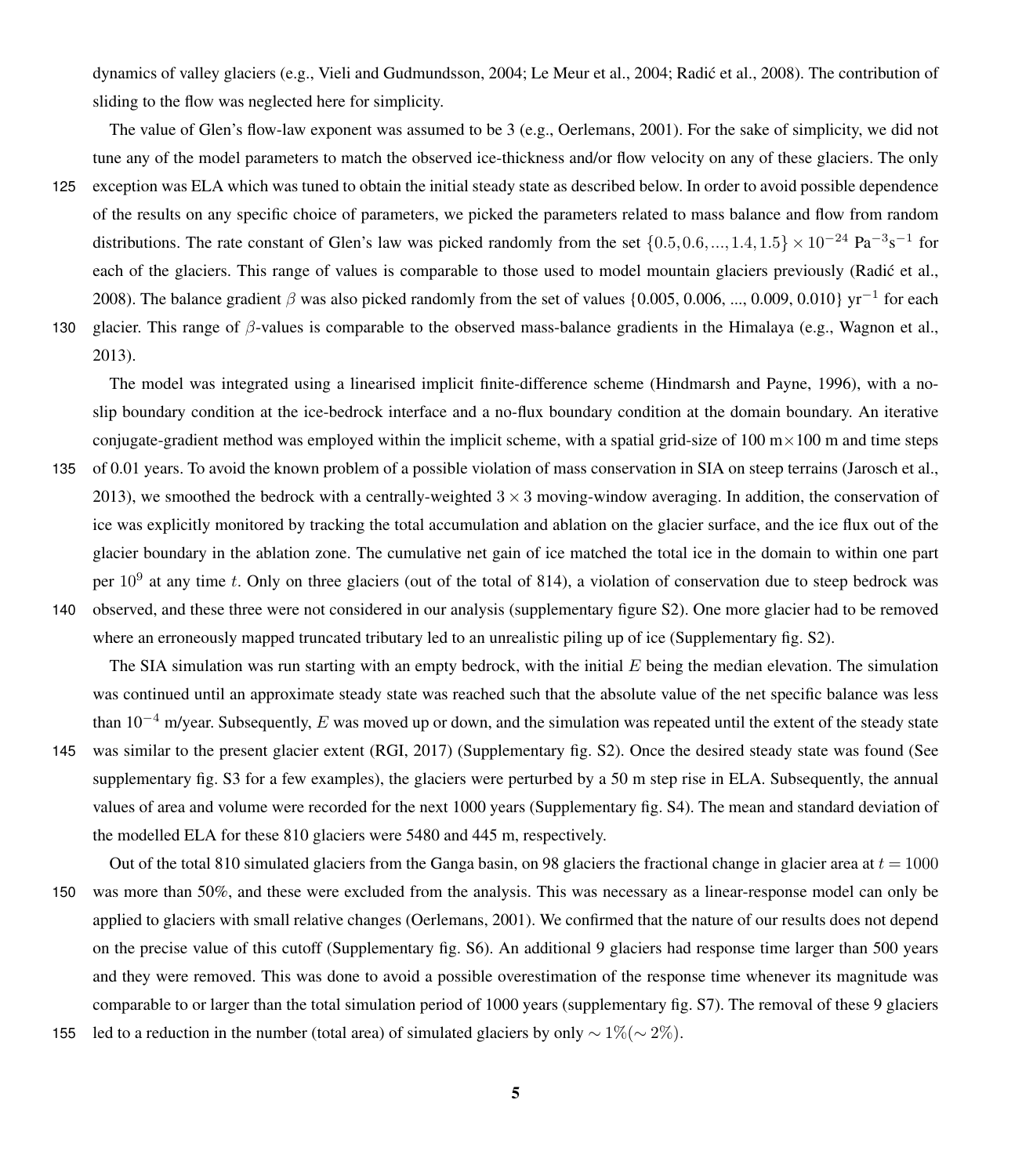Finally, we were left with an ensemble of 703 synthetic Himalayan glaciers (Supplementary fig. S1), with area in the range of 2.2−156.0 km<sup>2</sup> (a median value 5.5 km<sup>2</sup>). The steady glaciers modelled with SIA had, on the average, 1.25 times larger area and 1.66 times larger ice-thickness (supplementary figs. S3, S8) compared to the corresponding estimates of Kraaijenbrink et al. (2017). The higher thickness of the modelled glaciers can be ascribed to a larger modelled area, a steady mass balance, and 160 an uncalibrated SIA model. The total area and volume of these 703 synthetic glaciers were 6865 km<sup>2</sup> and 847 km<sup>3</sup>, respectively.

This set covered 86% of the total 810 glaciers number-wise, and 89% area-wise. The distributions of glacier area and mean slope for the two sets of 810 and 703 synthetic glaciers are shown in supplementary fig. S8.

# 2.2.2 Scaling model

The response of the above set of 703 steady-state glaciers to a 50 m instantaneous rise in ELA was also computed with a 165 scaling model (Radic et al., 2007). The SIA-derived initial steady-state volume, area, and hypsometry (with the bin size of 25 ´ m) for each of the glaciers were used as the starting point. For any of the modelled glaciers, the scaling and SIA models used the same mass-balance parameters. At any time t during the evolution, the mass-balance function (eq.3) was summed over the instantaneous glacier hypsometry to obtain the net volume loss for that particular time step. The corresponding area loss was then obtained using Eq. 2. The reduction in the area was assumed to have taken place in the lowest elevation band/s of each 170 glacier (Radić et al., 2007). The scaling exponent was fixed at  $\gamma = 1.286$  because of the assumed linear mass-balance profiles

of the simulated glaciers (i.e.,  $m = 1$ ). The annual-resolution time series of area and volume were recorded for 1000 years for each of the glaciers.

## 2.2.3 Glacier response properties

For each of the 703 glaciers, the time series of volume and area as obtained using the SIA and scaling models, were sepa-175 rately fitted to linear-response forms (e.g., eq. 9 below) to obtain the corresponding best-fit values of the four linear-response parameters (the climate sensitivities and the response times of area and volume) for each of them (supplementary fig. S4).

Please note Note that applying a step change in ELA to of a steady-state glacier to obtain the step-response function is a standard prescription for obtaining glacier response properties (Oerlemans, 2001; Vieli and Gudmundsson, 2004; Harrison et al., 2001; Bach et al., 2018). Within a linear-response assumption, the step-responses of volume and area have an exponen-

- 180 tial form (e.g., eq. 9 below). The asymptotic exponential decay time is the response time of the glacier, and the asymptotic magnitude of the decay is the climate sensitivity. Because of the deviations of the simulated response from a pure exponential decay (supplementary fig. S4), the best-fit response time may be slightly different from the e-folding time, which has been used in some of the previous studies (e.g., Vieli and Gudmundsson, 2004; Bach et al., 2018). However, we take the best-fit asymptotic decay time to be the response time. By definition, it minimises the deviation between the predictions of the SIA
- 185 and linear-response models, and thus, improves the performance of the latter in reproducing SIA results to some extent. We confirm that the difference between the above two definitions of the response time is small.

The best-fit linear-response properties obtained from the scaling model results for the 703 glaciers were used to verify the corresponding theoretical expressions obtained from scaling theory (eqs. 8, 11, 12, 13 below). The best-fit response times and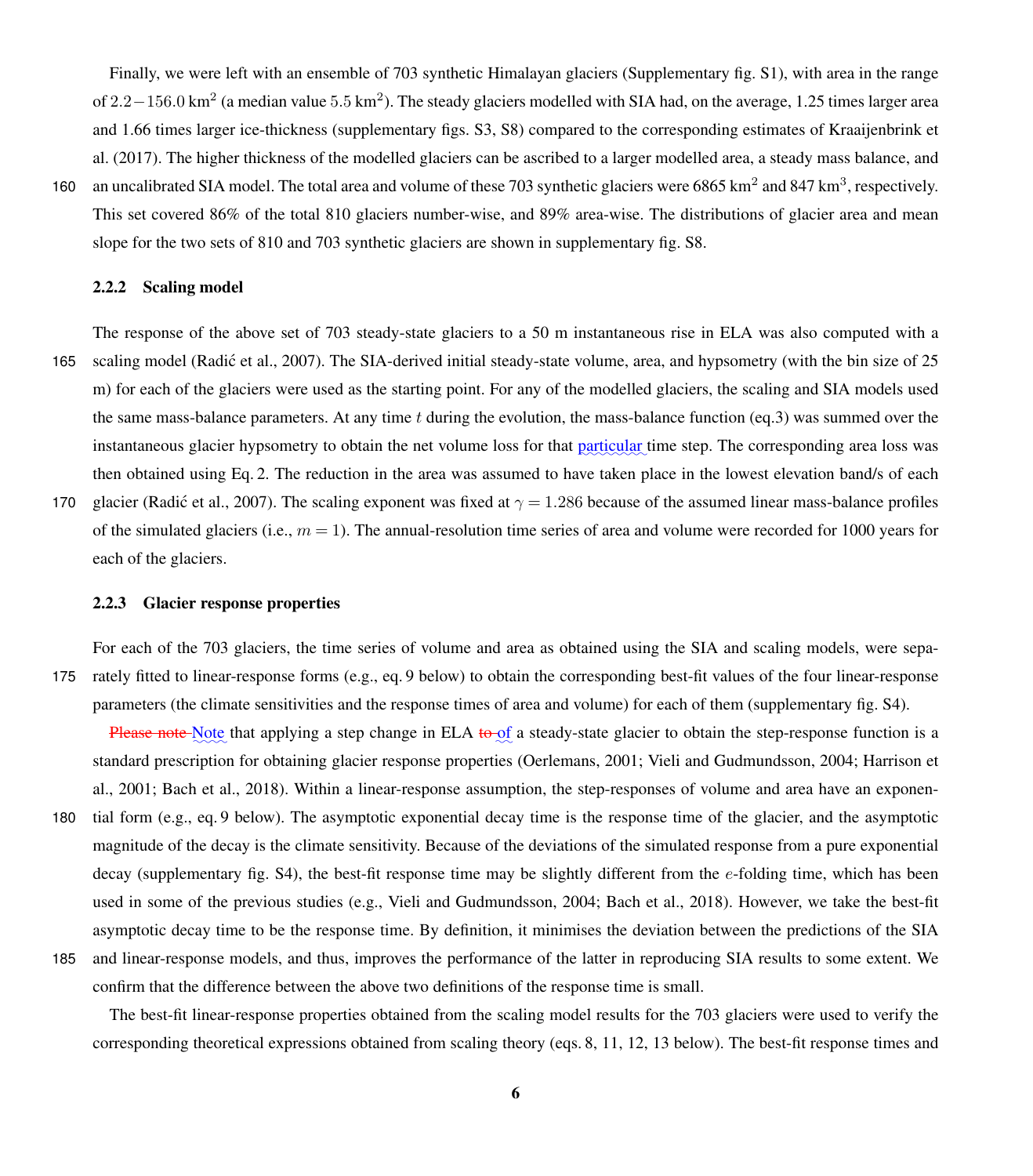climate sensitivities obtained from the SIA simulations of the 703 glaciers were used to fit for empirical relations that are

190 motivated by the corresponding expressions derived from the scaling theory. These fitted forms would allow estimation of the response properties of any given glaciers as functions of properties like mean thickness, mass balance gradient, and so on. All the above fits were performed in a log-log scale, and  $R^2$  of the fits were noted.

### 2.2.4 A linear-response model

The best-fit empirical parameterisations for climate sensitivity and response time obtained by fitting the SIA results as described 195 above (given in eqs. 14−17 later), were used to run a linear-response model simulation for any given glacier. This model was applied to simulate the response of the above 703 synthetic Himalayan glaciers to a 50 m step-change in ELA at  $t = 0$ . We emphasise that for the linear-response model, we do did not use the best-fit the response properties of the individual glacier derived from the SIA simulations. Rather, the parameterisations of the same obtained by fitting the SIA-derived response properties (given in eqs. 14−17 later) were utilised. These parameterisations thus allow the model to be applied to any other 200 set of Himalayan glaciers without the need for simulating them with SIA first.

To assess the uncertainty of the linear-response model output, the uncertainty of each of the fit parameters was set equal to the corresponding standard error, and the 95% uncertainty band for the linear-response model outputs were generated using a Monte Carlo method.

- To test the applicability of the above linear-response model that was calibrated using SIA results for the 703 central Hi-205 malayan glaciers, the same model was applied to a different set of 204 glaciers from the western Himalaya. The parameterisations developed for the central Himalayan glaciers as discussed above (given in eqs. 14−17 later) were used to estimate the response properties of each of these western Himalayan glaciers using input values of corresponding mass-balance gradient, mean thickness and ablation rate near the terminus. For these western Himalayan glaciers, SIA and scaling model simulations were also performed following the procedures as detailed above. The glaciers that showed showing more than 50% change
- 210 at the 500 year mark in the corresponding SIA simulations were left out as before, and the time series of total area and total volume of 164 western Himalayan glaciers obtained using the three different models were compared.

#### 3 Results and Discussions

# 3.1 Theoretical results

Below, we derive some relevant consequences of the time-invariant scaling assumption, including expressions for the climate 215 sensitivity and response time of **glacier** area and volume. These results are expected to be generally valid for all scaling models that those are based on eq. 2.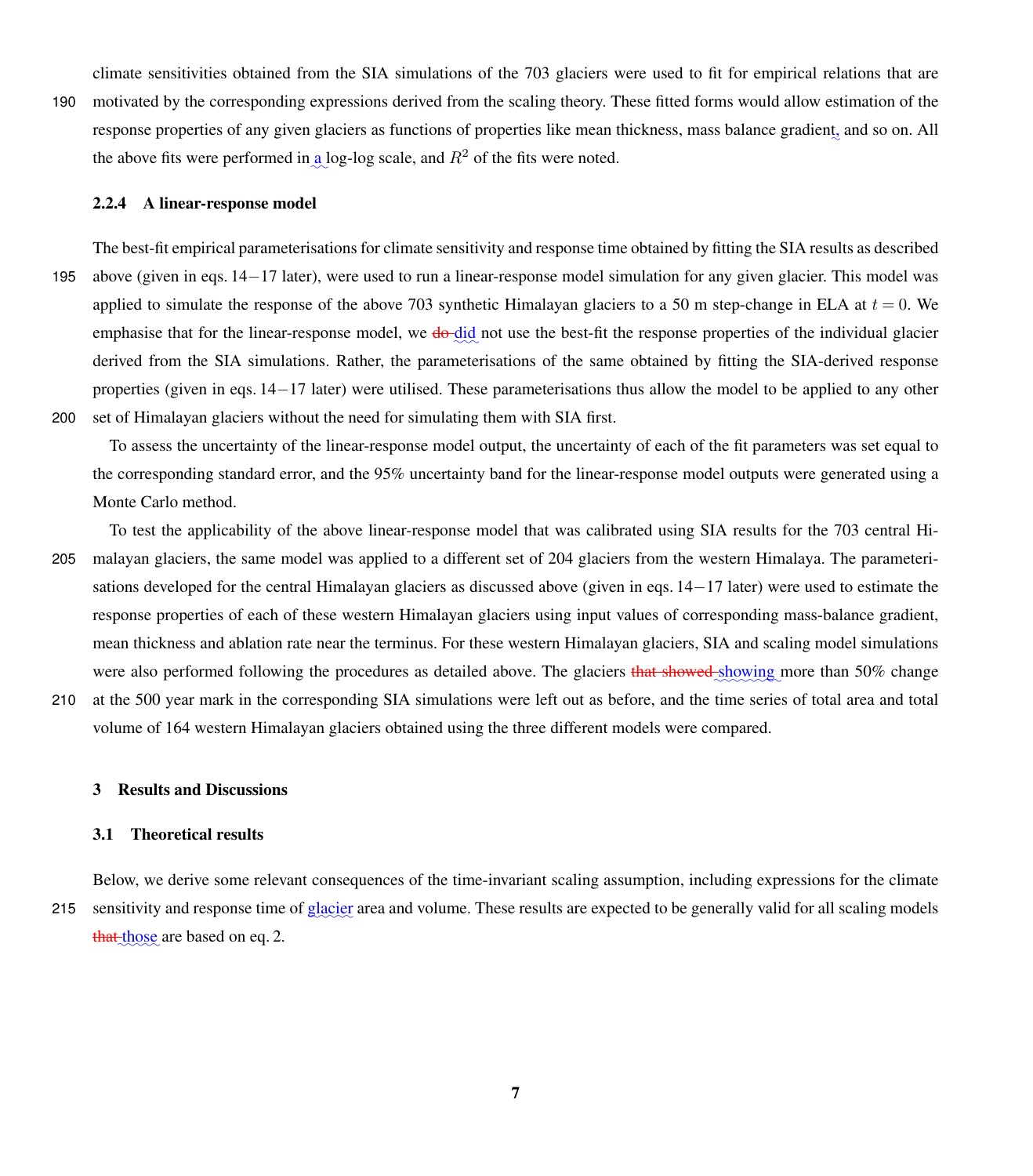## 3.1.1 The rates of area and volume change

Eq. 2, which was derived from eq. 1 assuming a time-independent  $c$ , implies,

$$
\dot{V} = \gamma c A^{\gamma - 1} \dot{A} = \gamma h \dot{A}.\tag{4}
$$

220 Here  $-\dot{V}$  and  $\dot{A}$  denote the corresponding rates of change of glacier volume and area, respectively. If the net specific balance is δb (in m/yr), then the annual rate of volume loss  $\dot{V} = δbA$ . This, together with eq. 4, implies,

$$
\dot{A} = \frac{\delta b}{\gamma h} A \tag{5}
$$
\n
$$
= \frac{\delta b}{\gamma c} A^{2-\gamma} . \tag{6}
$$

Thus, in the scaling models, the rate of change of area scales with the glacier area with an exponent  $(2-\gamma)$ . This is consistent 225 with empirical observations for real glaciers as well (Banerjee and Kumari, 2019). As the scale factor  $\frac{\delta b}{\gamma c}$  in the right-hand side (RHS) of eq. 5 is proportional to the net specific mass balance, this may be a convenient way of obtaining mean regional thinning rates from relatively straightforward remote-sensing measurements of the rate of area change. However, the accuracy of this relation is contingent on the validity of the assumption of a time-independent  $c$ .

#### 3.1.2 Area response time

230 To compute the area response time, let us consider a constant perturbation, i.e., a step change in ELA applied to a steady glacier for time  $t \ge 0$  (e.g., Oerlemans, 2001). Let's denote the corresponding instantaneous net negative balance at  $t = 0$  by  $\delta b_0 A$ , the asymptotic  $(t \to \infty)$  shrinkage of glacier area by  $\Delta A_{\infty} \equiv A(0) - A(t \to \infty)$ , and that of ice volume by  $\Delta V_{\infty}$ . Then, we have (Harrison et al., 2001),

$$
\Delta A_{\infty} b_t + \beta \Delta V_{\infty} \approx -\delta b_0 A. \tag{7}
$$

235 Here  $\tau b_t$  is the ablation rate near the terminus. The area response time of the glacier can be expressed as  $\tau_A \approx \Delta A_\infty / A$ . Therefore, using the above expressions for  $\dot{A}$  (Eq. 5) and  $\Delta A_{\infty}$  (Eq. 7), we obtain,

$$
\tau_A = -\left(\frac{b_t}{\gamma h} + \beta\right)^{-1} \equiv \tau^*.\tag{8}
$$

Here , the symbol  $\tau^*$  is a convenient shorthand notation for the time scale  $-(\frac{b_t}{\gamma h} + \beta)^{-1}$ . In the above derivation,  $\Delta V_{\infty}$  that appears in eq. 7 is eliminated with the help of eq. 2. Eq. 8 is comparable with the expression of area response time as given by 240 Harrison et al. (2001), or Lüthi (2009).

# 3.1.3 Volume response time

The instantaneous change in volume ( $\Delta V(t)$ ) for a steady glacier perturbed by a small step change in ELA at  $t = 0$  is given by,

$$
\Delta V(t) = \Delta V_{\infty} (1 - e^{-t/\tau_v}),\tag{9}
$$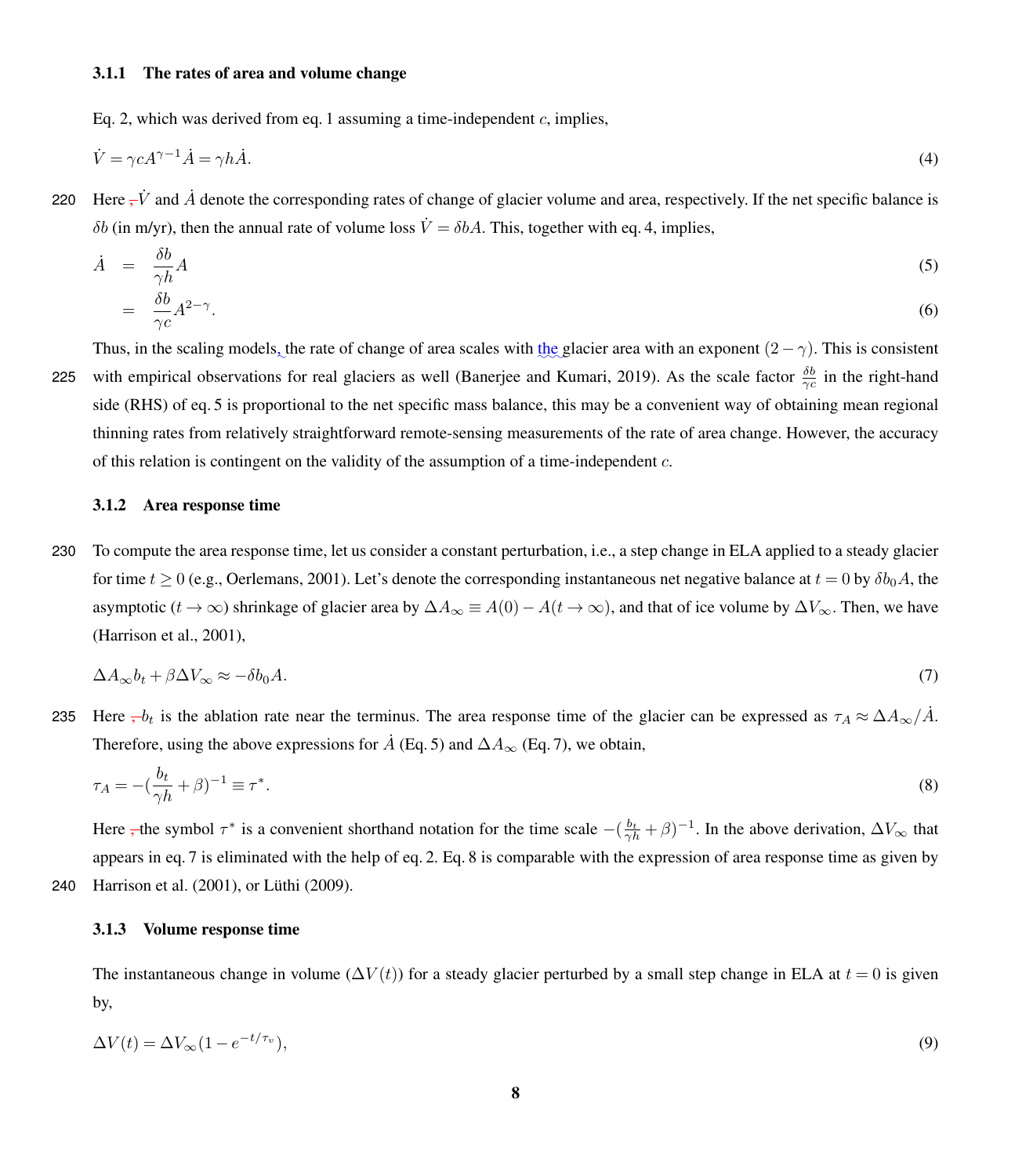245 where  $\tau_v$  is the volume response time and  $\Delta V_{\infty}$  is the volume sensitivity (e.g., Lüthi, 2009). Now,  $V(t)$ ,  $V(0)$ , and  $V(t \to \infty)$ appearing in eq. 9 can be expressed in terms of  $A(t)$ ,  $A(0)$ , and  $A(t \to \infty)$ , respectively, with the help of corresponding scaling relations (eq. 1). This, in the limit of a small fractional changes in area, yields,

$$
\Delta A(t) = \Delta A_{\infty} (1 - e^{-t/\tau_v}). \tag{10}
$$

Comparing the above two equations, and using eq. 8 one obtains,

$$
250 \quad \tau_A = \tau_V = \tau^* \tag{11}
$$

This implies that Thus, all scaling models implicitly assume the area and volume response times of a glacier to be equal to each other. However, it is known that for mountain glaciers area response time is larger than the volume response time within  $a$ <sub>an</sub> SIA model (Oerlemans, 2001; Vieli and Gudmundsson, 2004). Therefore, the assumed equality of the two response times in scaling models (eq. 11) contradicts the existing SIA results. This is an intrinsic bias that is present in any scaling model.

255 After a step change in ELA, as the ablation zone shrinks, the initial net negative balance of a glacier gradually decays to zero over a period determined by the corresponding response time. A longer area response time in SIA implies that this reduction in the ablation zone is slower here than that in a scaling model. A corresponding feedback of a larger ablation zone on the net mass balance should then lead to a higher long-term volume loss in  $a$ -an SIA model than that in a scaling model. This indicates the possibility of a low bias in scaling model estimates of the climate sensitivity of volume, or equivalently, that in

# 3.1.4 Climate sensitivity of area and volume

260 the long-term changes in glacier volume due to any rise in ELA.

An expression for the climate sensitivity of glacier area  $(\Delta A_{\infty})$ , which is the asymptotic change in area due to a change in ELA by  $\delta E$ , is obtained by eliminating  $\Delta V_{\infty}$  from eq. 7 using eq. 2,

$$
\frac{\Delta A_{\infty}}{A} = \frac{\tau^* \beta \delta E}{\gamma h} \equiv \alpha^*.
$$
\n(12)

265 Here <del>, w</del>e have used the definition of  $\tau^*$  (Eq. 8), and that <u>of</u>  $\delta b_0 \approx \beta \delta E$  for a step change in ELA by  $\delta E$ . The RHS of the above equation is denoted by  $\alpha^*$  for convenience.

The corresponding expression for  $\frac{\Delta V_{\infty}}{V}$  is then obtained using Eq. 2,

$$
\frac{\Delta V_{\infty}}{V} = \gamma \alpha^*.\tag{13}
$$

Again, Eq. 13 is comparable to the expression of volume sensitivity as derived by (Harrison et al., 2001), where the authors 270 used an arbitrary thickness scale H, instead of the denominator of  $\gamma h$  appearing in the definition of  $\alpha^*$  above.

Please note that strictly Strictly speaking, the climate sensitivity of area and volume with respect to a change in ELA should be defined as  $\frac{\Delta A_{\infty}}{\delta E}$  and  $\frac{\Delta V_{\infty}}{\delta E}$ , respectively. However, in this paper, we use  $\Delta A_{\infty}$  and  $\Delta V_{\infty}$  as the corresponding sensitivities to simplify the notation.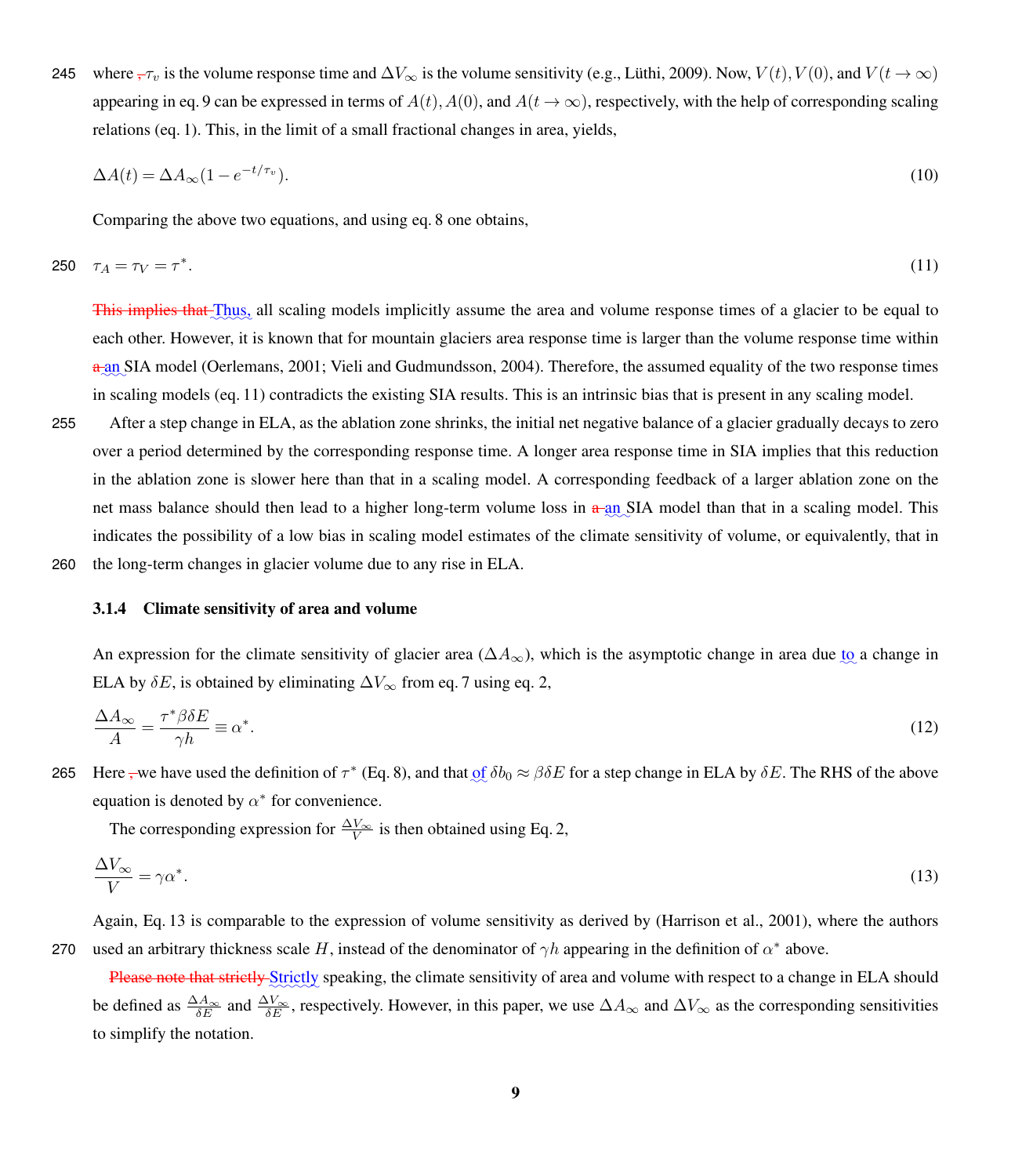

**Figure 1.** A) Glacier volume as a function of area for the 703 Himalayan glaciers simulated with SIA at  $t = 0$  yr (blue circles), and at  $t = 500$  yr (red circles) are plotted along with the corresponding best-fit scaling relations (blue and red solid lines). The corresponding fitted functions, and  $R^2$  values are shown in blue and red texts, respectively. B) The trajectories of the 703 glaciers in the  $V - A$  plane as simulated with SIA (thick red lines) and scaling (thin blue lines) models. The inset is a zoomed-in version of the same plot, but with a linear scale.

## 3.2 Numerical results

# 275 3.2.1 Volume-area scaling and a time-dependent scale factor in the SIA model

Following eq. 1, a power-law relation between the area and volume of the 703 glaciers with an exponent  $\gamma = 1 + \frac{m+1}{m+n+3}$ 1.286 is expected as  $m = 1$  and  $n = 3$ . The ensemble of glaciers modelled with SIA did conform to above power-law relation  $V = cA^{1.286}$  at any time t with a single best-fit c. The scale factor slowly decreased with time. For example, fig. 1a shows the power-law fits at  $t = 0$  and  $t = 500$  years ( $R^2 = 0.9$ ), where the best-fit c-values were  $0.053 \pm 0.001$  and  $0.47 \pm 0.001$  km<sup>3-2</sup><sup>γ</sup>, 280 respectively. This implies a ∼11% reduction in c for the ensemble over the period of 500 years after the step-change in ELA

The slow and systematic decline in  $c$  for the ensemble of shrinking glaciers simulated with the SIA model contradicts the basic assumption of scaling models that c is time-invariant. A decreasing c would mean eq. 2 is violated, with  $\frac{\Delta V}{V} = \gamma \frac{\Delta A}{A} + \frac{\Delta c}{c}$ . Note that all the three fractional changes involved in this relation are negative. Therefore, for any given  $|\Delta A|$ , the corresponding 285 | $\Delta V$ | is going to be larger in SIA model than that in a scaling model where  $\frac{\Delta c}{c}$  is assumed to be zero (eq. 2). Even though the decline in  $c$  is only about 11%, it may be associated with a stronger low bias in the long-term change predicted by scaling models. This is because a larger volume change in SIA would lead to a thinner glacier, and a corresponding surface-elevation

feedback to mass balance is likely to amplify the corresponding long-term mass loss over time.

was applied. A time-dependent c is consistent with the theoretical arguments of Bahr et al. (2015).

The dependence of the glacier-specific scale factor on the mean slope is known (Bahr et al., 2015) and has been incorporated 290 in modified scaling relations where volume is a power-law function both area and slope (e.g., Grinsted, 2013; Zekollari and Huybrechts , 2015). For the simulated 703 glaciers, the mean slope increases with time as the area is lost preferentially from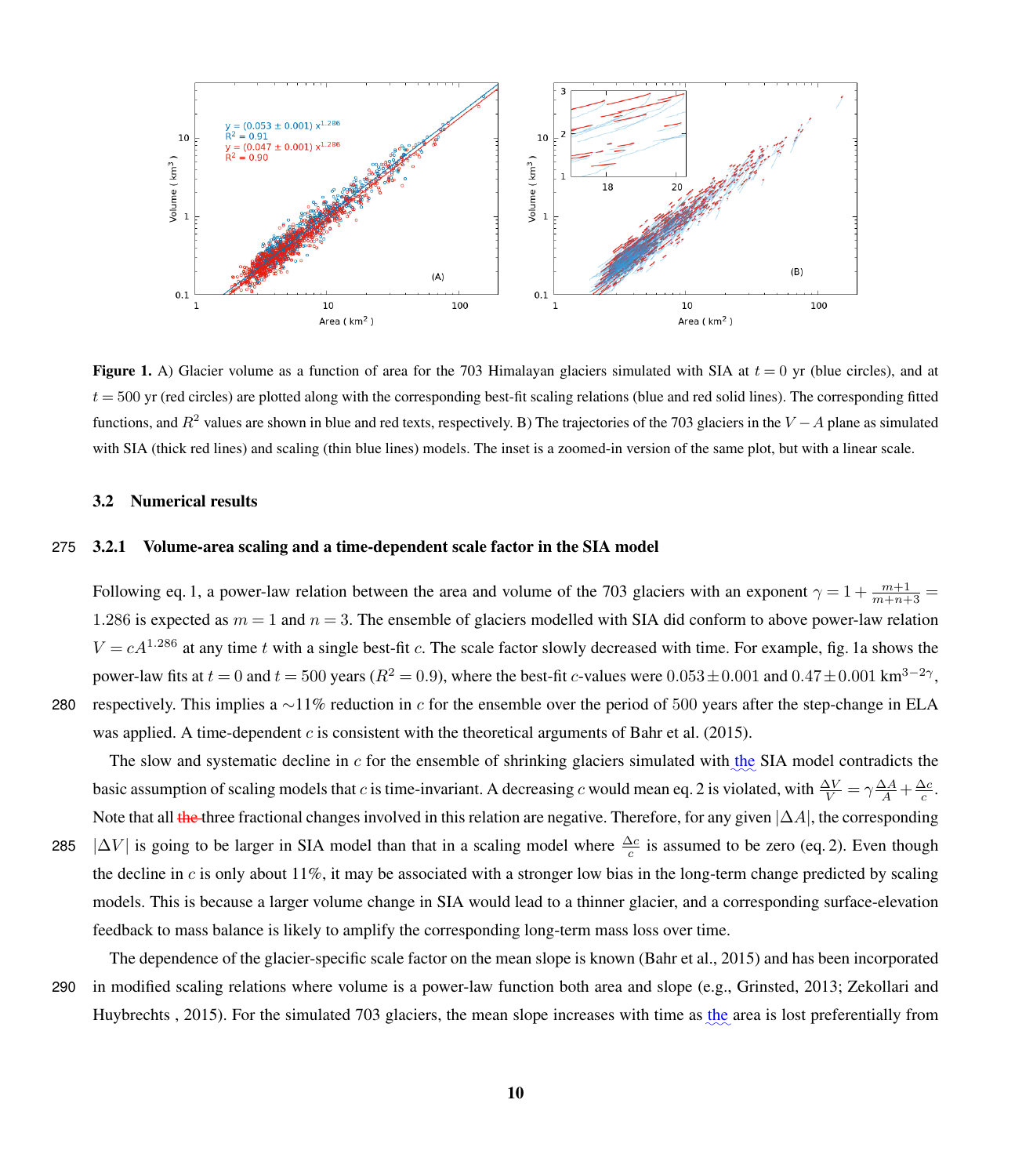the gently-sloping lower ablation zone. For example, the median slope of the 703 simulated glaciers reduced from 0.41 at  $t = 0$ to 0.37 at  $t = 500$  years. This ~ 10% reduction in slope is expected to lead to a ~ 5% decline in c (Bahr et al., 2015). So, at least part of the time dependence of  $c$  for transient glaciers in SIA simulation is explained by the slope-dependence of  $c$ . 295 However, there may be other factors contributing to the decline in  $c$  for the transient glaciers as discussed below.

### 3.2.2 Area and volume response times

The theoretical prediction-predictions for glacier area and volume response time (eq. 11) worked rather well for the scaling model results (figs. 2C, and 2D), with best-fit relations of  $\tau_V = (0.914 \pm 0.002) \tau_A$  with  $R^2 = 0.99$ , and  $\tau_A = (1.066 \pm 0.008) \tau^*$ with  $R^2 = 0.80$ .

300 For SIA simulations, the data showed that  $\tau_A > \tau_V$ , and that the two response times were still proportional to each other (fig. 3C:  $\tau_V = (0.687 \pm 0.004)\tau_A$ , with  $R^2 = 0.94$ ). Also,  $\tau_A$  was proportional to  $\tau^*$  to a good approximation (fig. 3D:  $\tau_A =$  $(2.56 \pm 0.04)\tau^*$ , with  $R^2 = 0.53$ ). Interestingly, the value of the proportionality constant in the latter relation as obtained from SIA was about 2.4 times larger than the corresponding value obtained in the scaling model. This underlines the relatively large underestimation of area response time by the scaling model. Similarly, the volume response time was about 1.8 times larger 305 in the SIA simulation than the corresponding scaling model value. This implies that for a given ELA perturbation, the glacier

response is much faster in the scaling model compared to that in the SIA model for the ensemble of 703 synthetic glaciers. Apart from the overall underestimation of area and volume response times by the scaling model, another serious limitation of scaling models that emerges from the above analysis is that here the area and volume response times are equal to each

- other (eq. 11, and fig. 3C). In contrast, the SIA model predicted  $\tau_A \approx 1.5\tau_V$ . The ratio of the two response times obtained from 310 the 2-d SIA model here is generally consistent with earlier results based on 1-d flowline models (Oerlemans, 2001; Vieli and Gudmundsson, 2004). The equality of the two response times in the scaling model led to a linear trajectory in  $V - A$  plane for the transient glaciers (fig. 1B). While in SIA modelln comparison, a relatively larger area response time, together with a slow initial changes in area (supplementary figs. S4, S10), led to curved  $V - A$  plane trajectories for individual transient glaciers in the SIA model simulations. In particular, a slowly changing area means the  $V - A$  trajectories bend downward causing c to
- 315 reduce for the transient ensemble (fig 1). Moreover, At the early stages of response, glaciers simulated by a scaling model lose area much quicker than those simulated by an SIA model (fig. 1B). The associated net mass-balance feedbacks then lead to a subdued long-term volume response in the scaling model, and a comparatively stronger volume response in the SIA model, just as predicted in sect. 3.1.3.

### 3.2.3 The climate sensitivity of glacier area and volume

320 For the 703 glaciers simulated by the scaling model, the fitted asymptotic fractional changes in area and volume, or equivalently, the corresponding (fractional) climate sensitivities, were proportional to each other (fig. 2A:  $\frac{\Delta V_{\infty}}{V} = (1.383 \pm 0.003) \frac{\Delta A_{\infty}}{A}$ , with  $R^2$ =0.99). Here, the best-fit constant of proportionality is close to, but about 8% larger than  $\gamma$  = 1.286 as predicted by eq. 2.

In contrast, the SIA simulations obtained  $\frac{\Delta V_{\infty}}{V}$  = (1.93 ± 0.02) $\frac{\Delta A_{\infty}}{A}$ , with R<sup>2</sup>=0.85 (fig. 3A). In this case, the constant of proportionality was  $\sim 1.5\gamma$ , compared to the corresponding value of  $\sim \gamma$  in the scaling model. This larger value of the ratio of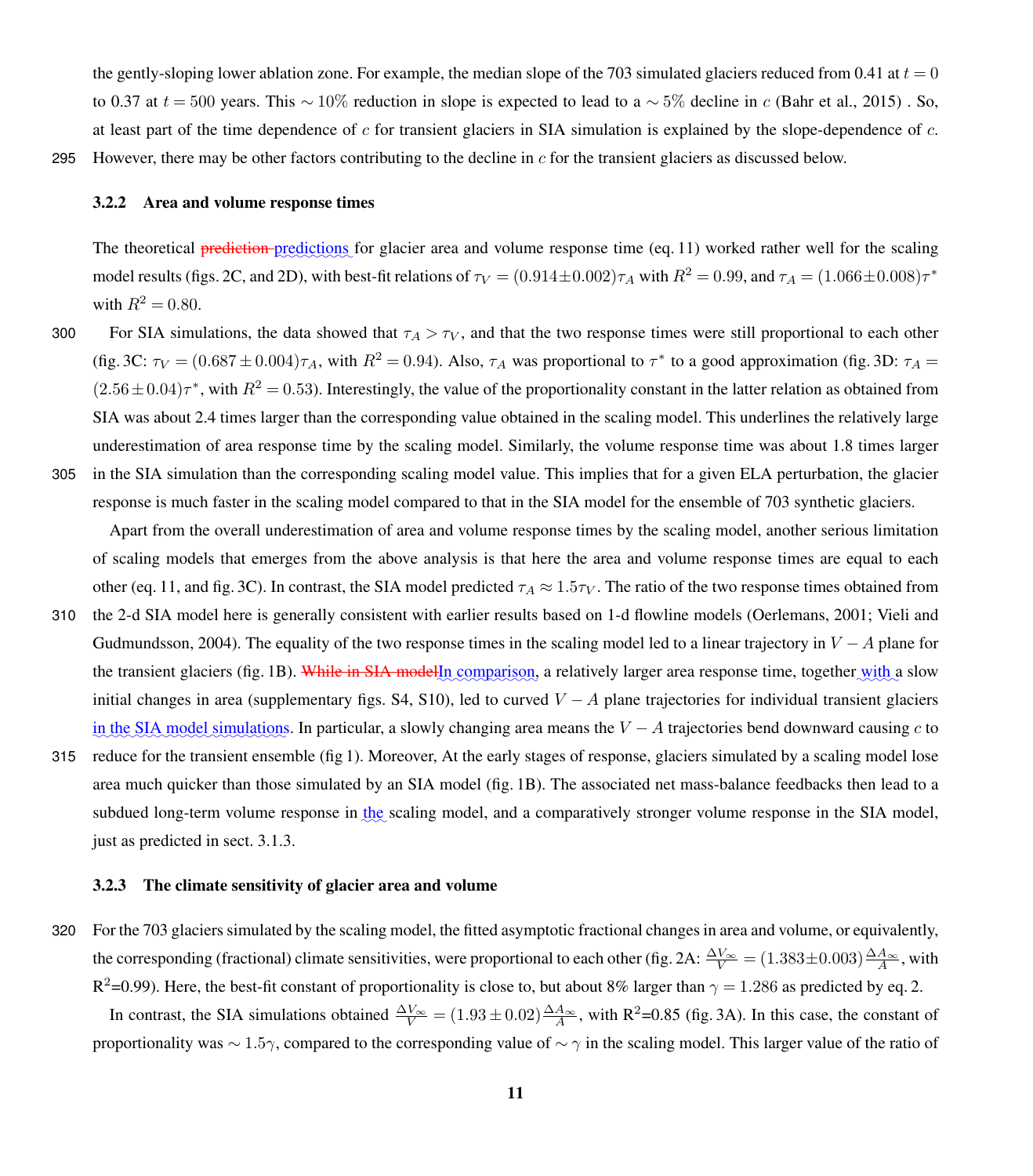325 the two climate sensitivities in the SIA model is consistent with the observed decline in  $c$  for the transient glaciers simulated with this model (fig. 1). Please note Note that no theoretical prediction is available for the ratio of asymptotic fractional changes in volume and area in  $a$ <sub>an</sub> SIA model.



Figure 2. Scaling model simulations of the 703 synthetic Himalayan glacier show that, (A) the best-fit (fractional) climate sensitivities of area and volume are proportional to each other, (B) The climate sensitivity of volume is proportional to  $\alpha^* \equiv \frac{\beta \delta E \tau^*}{\gamma h}$ , (C) The response times associated with glaciers area and volume are approximately equal, and (D) the volume response time is approximately equal to  $\tau^* \equiv -(\frac{b_t}{\gamma h} + \beta)^{-1}$ . In all the above plots, the corresponding best-fit curves are shown with red lines. The fit parameters and  $R^2$  of the fits are also given. These numerical trends are consistent with theoretical results derived in sect. 3.1.

Fig. 2B shows that in the scaling model, climate sensitivity of glacier volume is proportional to  $\alpha^*$  ( $\frac{\Delta V_{\infty}}{V}$  = (0.655  $\pm$  $(0.008)\alpha^*$ , with  $R^2 = 0.67$ ). This is in line with eq. 13, except that the constant of proportionality is significantly less than 330  $\gamma$ . A similar proportionality between the SIA-derived best-fit  $\frac{\Delta V_{\infty}}{V}$  and  $\alpha^*$  is shown in fig. 3B, with  $\frac{\Delta V_{\infty}}{V} = (1.71 \pm 0.03)\alpha^*$ . However, in this case the fit is relatively noisy with  $R^2 = 0.48$ .

The above relations suggest that the climate sensitivity of volume in the SIA simulation was about 2.6 times larger than that in the scaling model. Similarly, the climate sensitivity of glacier area obtained from the SIA model was also about 1.9 times larger than that obtained from the scaling model. This trend of a relatively large (by about a factor of about 2) underestimation of 335 climate sensitivity of glacier volume and area by the scaling model is consistent with the effects of a relatively faster shrinkage of the ablation zone in the early stages of the response as discussed in 3.1.3 and 3.2.2.

#### 3.2.4 The total glacier loss estimated using the three models

Starting with an initial volume (area) of  $847 \text{ km}^3$  (6865 km<sup>2</sup>), the 703 glaciers simulated by SIA lost a total of 194 km<sup>3</sup> (726  $km<sup>2</sup>$ ) of volume (area) in 500 years due to the step-rise in ELA by 50 m. As shown in fig 4, both the scaling and the linear-340 response models underestimated the long-term change in total area in this experiment, with estimated area changes of 334 and 623 km<sup>2</sup>, respectively. The scaling-model prediction for area change was only 46% of the corresponding SIA estimate, while the linear-response model estimate was 86% of that of SIA. Similar trends were seen for the magnitudes of estimated volume change as well, with the respective scaling and linear-response model estimates being  $\sim$  31% and  $\sim$  75% of the corresponding SIA prediction (fig 4). We confirmed that the nature of the above results does not depend on the chosen cut-off of 50% change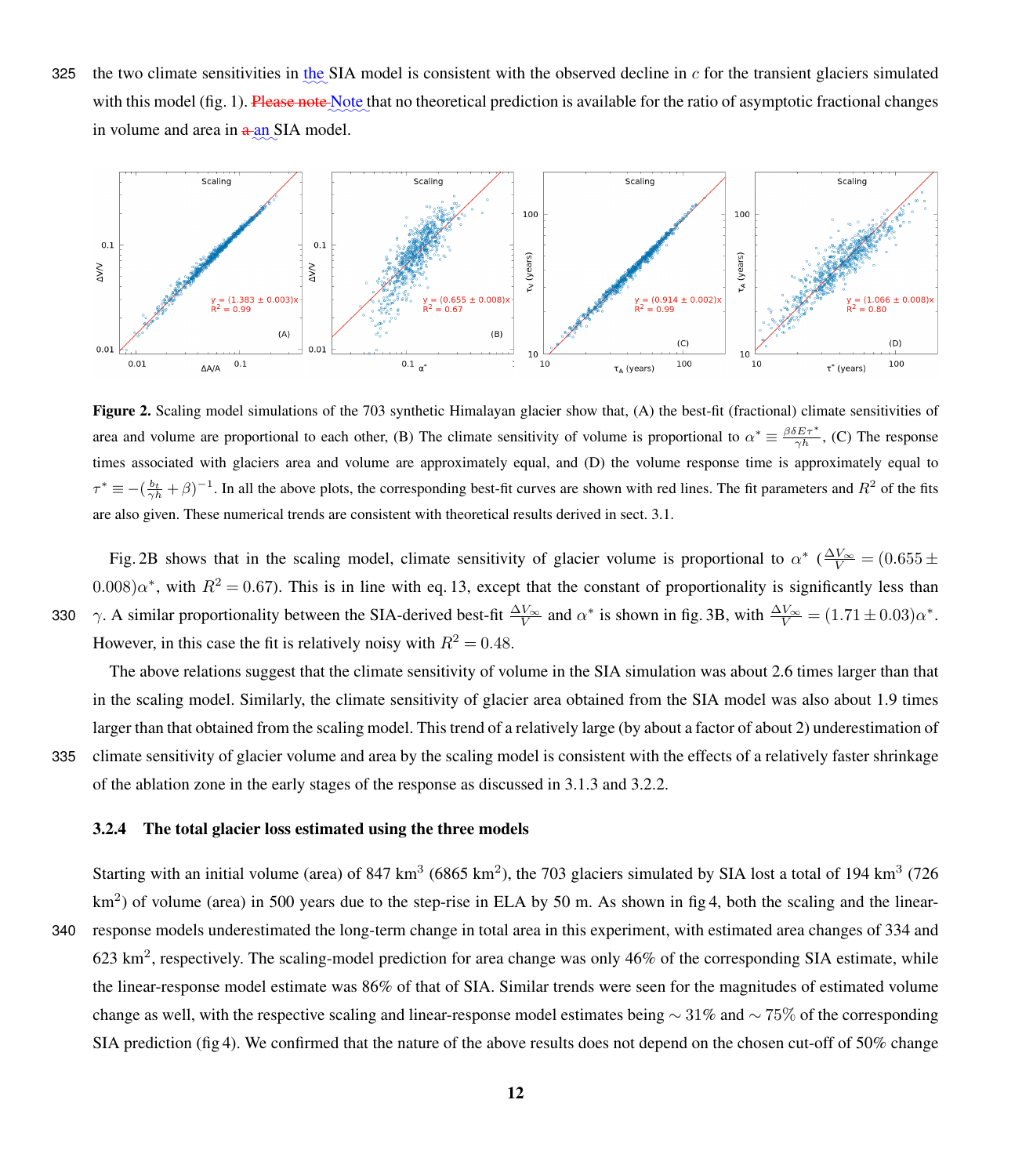

Figure 3. Results from the SIA simulations of the 703 synthetic Himalayan glacier show that, (A) The climate sensitivities of area and volume are proportional to each other, (B) The climate sensitivity of glacier volume is proportional to  $\alpha^* = \frac{\beta \delta E \tau^*}{\gamma h}$ , (C) The response times associated with glaciers area and volume are proportional to each other, and (D) The volume response time is proportional to  $\tau^* = -(\frac{b_t}{\gamma h} + \beta)^{-1}$ . The fitted functions are shown with red lines. The corresponding fit parameters and  $R^2$  of the fits are also given. See text for detailed discussions.

345 that was used to select the 703 glaciers (Supplementary fig. S6). In fact, with a smaller cut-off, the linear-response model estimates were even closer to the corresponding SIA estimates (Supplementary fig. S6). This is expected as linear-response models are derived in the limit of small fractional changes (Oerlemans, 2001).

The low-bias in the long-term changes of glacier area and volume computed with the scaling model is consistent with the underestimation of corresponding climate sensitivities by this model (sect. 3.2.3). On shorter time scales of multiple decades, 350 – an underestimation of response times by about a factor of 2 (sect. 3.2.2) <del>to some extent  $\rm partly$ </del> compensates for a corresponding underestimation of the climate sensitivities (sect. 3.2.3), and the deviations between the SIA and sealing models the scaling model are not that prominent (fig. 4). The biases in the scaling models model become clearer over multiple centuries (fig. 4).

Please note thatNote that, depending on the details of the scaling and SIA models that are being compared, or the set of glaciers that are being simulated, the actual magnitude of the biases in scaling-model derived climate sensitivity, response time,

355 and long-term glacier change could be different from <del>that obtained these</del> here. However, based on the theoretical arguments and numerical evidence presented, similar qualitative trends are expected if the above exercise were to be repeated with a more detailed model and/or for a more realistic set of glaciers.

Above The above results indicate the possibility of a negative bias in scaling model estimates of future changes in mountain glaciers, and the corresponding contribution to sea-level rise. As an example, let us consider a recent comparison (Hock et

- 360 al, 2019) of projected end-of-the-century sea-level rise contribution of glaciers from 6 different models, with 5 of them being based on some form of scaling. In that intercomparison study<sub>2</sub> the hypsometric-adjustment-based model (Huss and Hock, 2015) consistently predicted the largest fractional change of global glacier volume and area under various climate scenarios (Table 3 of Hock et al (2019)). In another recent comparison, similar trends are seen as far as global-scale fractional volume loss by 2100 are concerned (Figure S17−S20 of Marzeion et al. (2020)), although on a regional scale there are differences.
- 365 However, it is difficult to draw a definite conclusion about any potential bias in scaling models from the above-mentioned studies as there are wide differences among the model runs in terms of the initial conditions, climate forcing, and mass-balance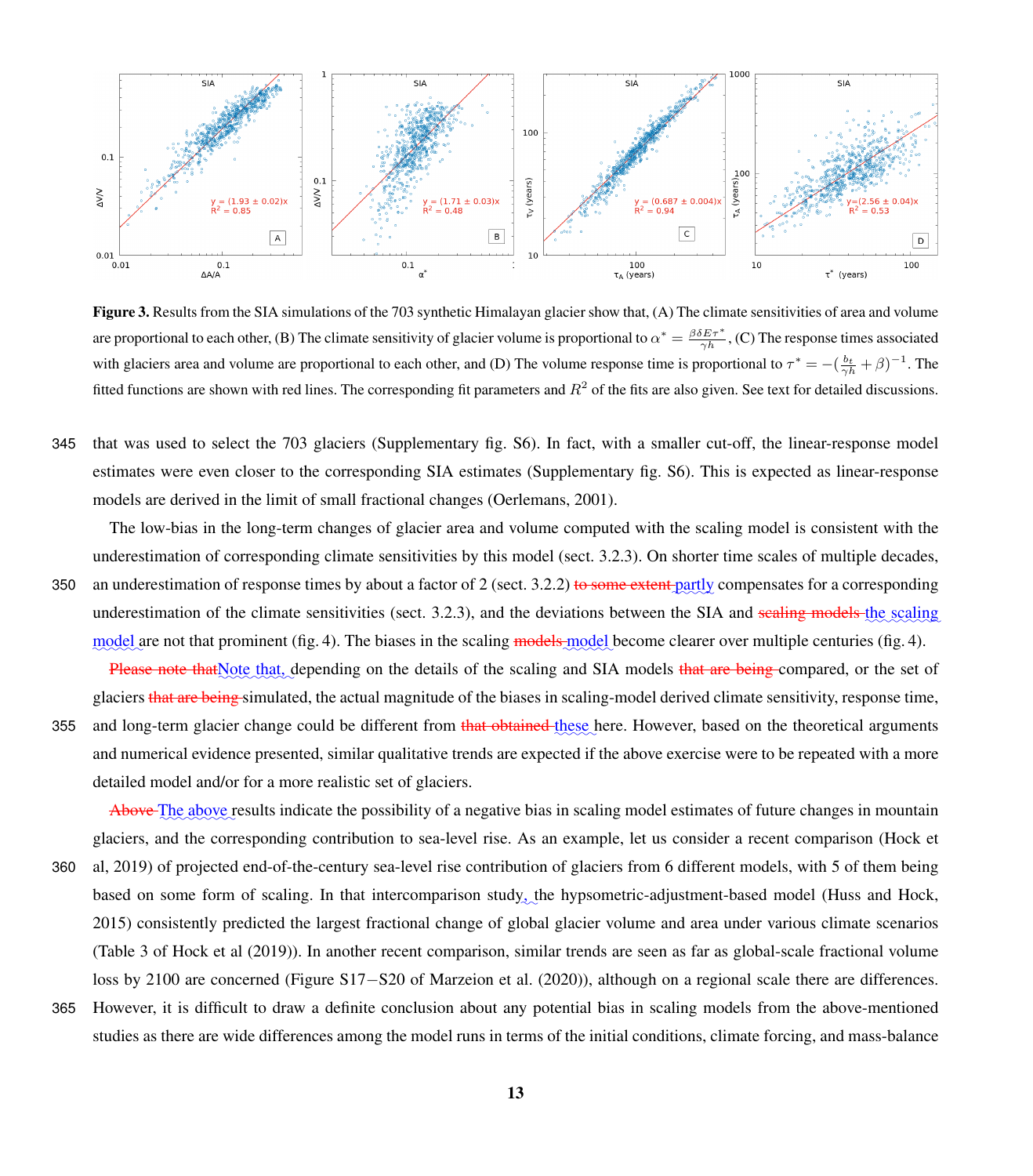parameterisations used. An intercomparison of the models where the same set of glaciers, with the same initial geometry and volume<sub>s</sub> are simulated under the same mass-balance forcing - similar to the strategy used in the present study - is necessary necessary to identify possible biases in the exisiting existing scaling models.

- 370 Above The above results show that the linear-response model outperformed the scaling model, producing a closer match with the SIA results for the 703 synthetic glaciers from the Gangetic Himalaya. However, this linear-response model was calibrated using the SIA results for the same set of glaciers. Therefore, this match is not enough to establish the effectiveness of the linear-response model. To confirm the improved performance of the linear-response model compared to that of the scaling model, we applied both the models to simulate a different set of 164 glaciers in the western Himalaya (supplementary fig. S1).
- 375 The best-fit linear-response properties obtained from SIA simulation of the 703 central Himlayan-Himalayan glaciers were first fitted to obtain four equations (eqs. 14–17) that relates relate the response properties to  $\beta, \gamma, h$  and  $b_t$  as described before. The same equations were used to estimate the response properties of each of the 164 western Himalayan glaciers as required for the linear-response model simulations. In this independent experiment, the linear-response model again outperformed the scaling model in reproducing the corresponding SIA results (supplementary fig. S9). This confirms that the linear-response 380 model, along with eqs. 14−17, can be used for computing long-term glacier changes accurately.



Figure 4. The evolution of the total (A) volume, and (B) area of the ensemble of 703 Himalayan glaciers simulated with three different methods: SIA, scaling, and linear-response models. The uncertainty bands for the linear response model results as are also shown. See text for details.

# 3.3 The effects of glacier geometry

Can the biases in the scaling model described above, be artefacts arising out of some peculiarities of the geometry of the specific set of glaciers being simulated, and are not relevant in general for scaling model computations of global-scale mass loss of mountain glaciers? To rule out that this possibility, we simulated the response of a set of highly idealised synthetic glaciers 385 using both a flowline model (Banerjee, 2017) and the above scaling model (Radic et al., 2007). Note that this flowline model ´ included sliding as well. All of these synthetic glaciers have the same constant-width, the same linear bedrock with a constant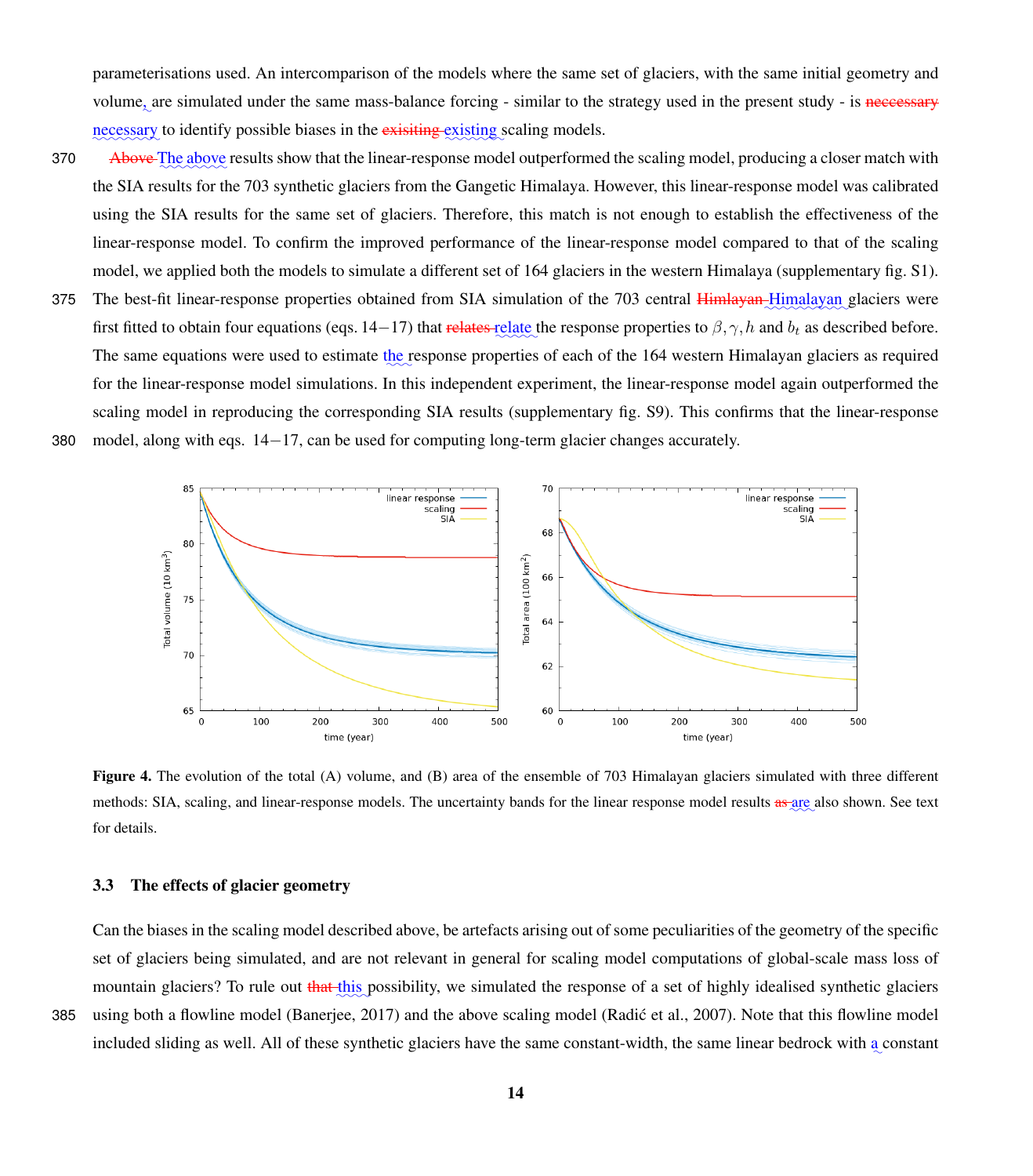slope, and the same linear mass-balance profile. Only the ELA was varied between glaciers. Even for this highly idealised set of glaciers, the scaling model estimates for the evolution of total area and volume showed biases compared to that those obtained from the flowline model (supplementary fig. S9), and these biases were qualitatively very similar to those depicted in 390 figs. 1 and 4. Again, the scaling model predicted relatively smaller climate sensitivities, a relatively faster area response, and a

low-bias in the long-term changes, compared to corresponding flowline-model estimates (supplementary fig. S9).

The above flowline-model experiment provides an additional piece of evidence that the scaling-model biases discussed in this paper are<del>in general , in general,</del> expected to be present in scaling model simulations of any set of glaciers. We re-emphasise that even though the biases are expected to be qualitatively similar to that those presented here, the magnitude magnitudes of 395 the biases are likely to depend on the detailed characteristics (related to geometry, flow, and mass-balance processes) of the glaciers studied and the models used.

# 3.4 The linear-response model, and its application to real glaciers

As described above, we have used results from the 2-d SIA model simulations of the response of 703 synthetic Himalayan glaciers to a 50 m step change in ELA, to obtain the following best-fit parameterisations of the glacier response properties (i.e., 400  $\frac{\Delta V_{\infty}}{V}, \frac{\Delta A_{\infty}}{A}, \tau_A$  and  $\tau_V$ ).

$$
\frac{\Delta V_{\infty}}{V} = (1.71 \pm 0.03)\alpha^*,\tag{14}
$$

$$
\frac{\Delta V_{\infty}}{V} = (1.93 \pm 0.02) \frac{\Delta A_{\infty}}{A},\tag{15}
$$

$$
\tau_A = (2.56 \pm 0.04)\tau^*,\tag{16}
$$

$$
\tau_V = (0.687 \pm 0.004)\tau_A. \tag{17}
$$

405 Here  $\overline{\tau}$  as defined before,  $\tau^* \equiv -(\frac{b_t}{\gamma h} + \beta)^{-1}$ ,  $\alpha^* \equiv \frac{\beta \delta E \tau^*}{\gamma h}$ , and  $\delta E = 50$  m.

With the estimated glacier-specific response properties obtained from eqs. 14−17, it is possible to compute the evolution glacier volume and area accurately for any glacier and for any arbitrary ELA forcing function. For this, the following general solution of the linear-response equation is used.

$$
\Delta V(t) = \Delta V(0)e^{-t/\tau_V} + \frac{\Delta V_{\infty}}{\tau_V \delta E} \int_{0}^{t} \Delta E(t')e^{-(t-t')/\tau_V} dt'
$$
\n(18)

- 410 Here  $\frac{1}{2}\Delta E(t)$  is the given (arbitrary) ELA forcing function. This equation simply states that  $\frac{1}{2}$  any continuous ELA change can be interpreted as the sum total of a series of discrete implusesimpulses, and the corresponding net response is given by a superposition of suitably delayed responses due to each of the impulses. An analogous expression can be obtained for the area evolution just by replacing all the  $V$ 's in the above equation with  $A$ 's.
- Please note Note that the above formulation does not require the initial state to be steady. As long as the glacier is close 415 to a steady state, a linear-response theory will be a good approximation (Oerlemans, 2001). However, an additional initial condition, i.e., the value of  $\Delta V(0)$ , is needed to apply the linear-response model to transient glaciers.  $\Delta V(0)$  is the initial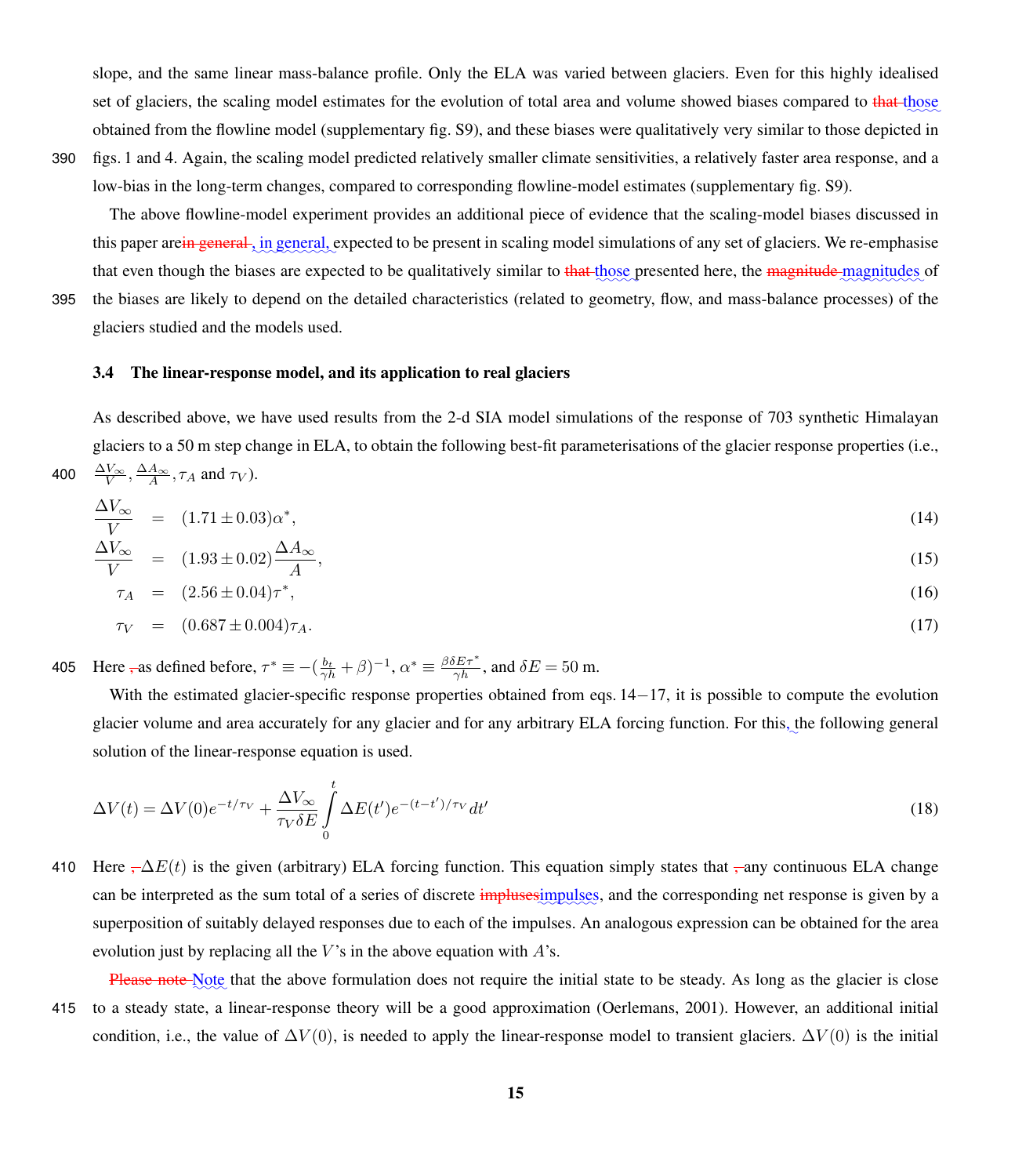departure from a steady state, and can be obtained from the observed rate of volume loss  $(\dot{V})$  simply as,  $\Delta V(0) = -\tau_V \dot{V}$ . Thus, the linear-response model can be used to evolve the area and volume of a real set of glaciers for any arbitrary timedependent ELA forcing given the initial rates of change of volume and area, initial thickness, mass-balance gradient, and melt 420 rate near glacier terminus.

Since the above parameterisation of linear-response <del>perperties</del> properties (eqs. 14−17) are derived from SIA simulations of an ensemble of Himalayan glaciers, when applying them to any other glacierised region in the world, it may be necessary to simulate a few tens of glaciers (having a representative range of area and slope) from that region using SIA first –and confirm the accuracy of the above parameterisations.

425 Due to the noise present in the fits (fig. 3), the linear-response model predictions for an individual glacier would have significant uncertainties. However, for a large set of glaciers, the linear-response model provides accurate estimates of the total area and volume evolution (fig. 4, supplementary figs. S6 and S9).

#### 3.5 Limitations of the present study

- Because of the idealised descriptions of ice flow and the mass-balance profile (as discussed in sect. 2.2), and the absence 430 of model calibration to match the available observed data of surface velocity, ice thickness, recent mass balance, etc., the glaciers simulated here are not faithful copies of the Himalayan ones. For a set of more realistic glaciers, the magnitude magnitudes of the corresponding biases in scaling-model derived climate sensitivity and response time could be different from that those obtained here. However, based on the theoretical arguments and numerical evidence presented, similar qualitative trends are expected if the above exercise were to be repeated for a more realistic model that includes higher order higher-order 435 mechanics, a more realistic mass-balance model, and so on. Similarly, The parameterisations for the linear-response properties given here are obtained from 2-d simulations of 703 synthetic Himalayan glaciers with some idealisations (sect. 2.2) and
- without any tuning of model parameters. The fit-parameters in eqs. 14-17 may be different for a different set of glaciers. The parameterisations may also change if a more detailed and calibrated model of the same glaciers is used. However, the protocol used here to obtain the parameterisation for linear response-properties can be directly applied without any change for any set
- 440 of glaciers and for any ice-flow/mass-balance model. While applying the linear response model to any other region, it may be useful to obtain the response properties of a few tens of representative glaciers using flow-model simulations and check if any recalibration of the parameterisation as given in eqs. 14-17 is necessary.

## 4 Summary and Conclusions

We performed a theoretical analysis of the response of mountain glaciers within a time-independent scaling assumption. In 445 addition, the step-response of 703 steady-state synthetic Himalayan glaciers with realistic geometries and idealised massbalance profiles were simulated with three different models: a scaling model, a 2-d SIA model, and a linear-response model. The results obtained are as follows.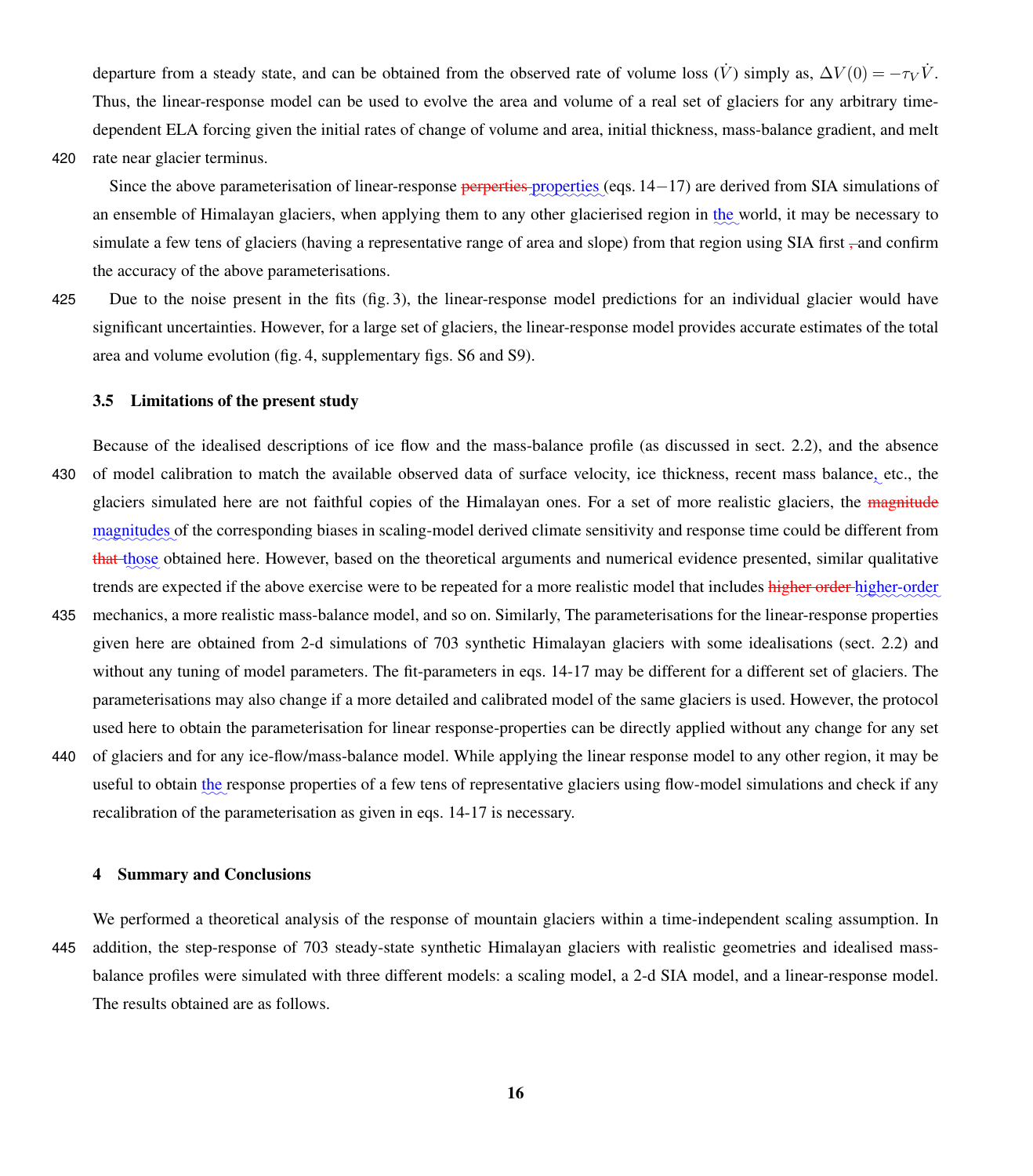- Analytical expressions for climate sensitivity and response time of glacier area and volume are derived within a timeindependent scaling assumption. These expressions are validated using results from the scaling model simulation of the 450 ensemble of 703 glaciers.
	- The response of the glaciers simulated with the 2-d SIA model reveals that the initial steady states and the transient states follow the volume-area scaling relation, with the best-fit scale factor reducing slowly with time.
- For the ensemble of glaciers studied, the scaling model obtains relatively smaller climate sensitivities of glacier area and volume by a factor of about 1.9 and 2.6, respectively, compared to those obtained from the SIA model. This results in a 455 low bias in the long-term changes predicted by the scaling model.
	- For the ensemble of glaciers studied, the scaling model underestimates volume (area) response time by a factor  $\sim$ 1.8 (2.4) compared to the corresponding SIA estimates.
	- For the scaling model,  $\tau_A \approx \tau_V$ , and  $\frac{\Delta V_{\infty}}{V} \approx \gamma \frac{\Delta A_{\infty}}{A}$ . In contrast, for the SIA simulations,  $\tau_A \approx 1.5 \tau_V$  and  $\frac{\Delta V_{\infty}}{V} \approx$  $1.5\gamma \frac{\Delta A_{\infty}}{A}$ .
- 460  $-$  The relatively larger ratio of the two response times in the SIA simulations, along with an initial slow change in the area, leads to curved  $V - A$  trajectories, a decreasing c, and a relatively larger long-term volume loss for the transient glaciers due to a corresponding mass-balance feedback.
- A linear-response model based on the parameterisations of SIA-derived response properties helps reduce the biases in the predicted long-term glacier changes that are present in predicted by the scaling model results for the simulated for the idealised central Himalayan glaciers. The improved performance of this model is validated on an independent set of 164 glaciers in the western Himalaya.

Based on the theoretical arguments and numerical evidence presented here, it is possible that qualitatively similar biases may generally be present in the long-term glacier changes computed with scaling models. However, the actual magnitude magnitudes of such biases in scaling models may be different from that those obtained here for a set of synthetic Himalayan 470 glaciers with idealised mass balancemass-balance profiles. Possible biases in scaling models may, in turn, lead to a low bias in the corresponding estimates of the long-term sea-level rise contribution from shrinking mountain glaciers. On a multidecadal scale, a faster response due to shorter response times in the scaling model can compensate for the effects of smaller climate sensitivities to some extent. However, the low biases in scaling model derived changes in glacier area and volume are likely to become apparent over longer time scales of multiple centuries. The linear-response model presented above could potentially

475 be useful in predicting the long-term global glacier change and sea-level rise due to its accuracy and numerical efficiency.

*Code availability.* The glacier model codes are available on the repository: https://github.com/Disha-Patil/glacier\_models.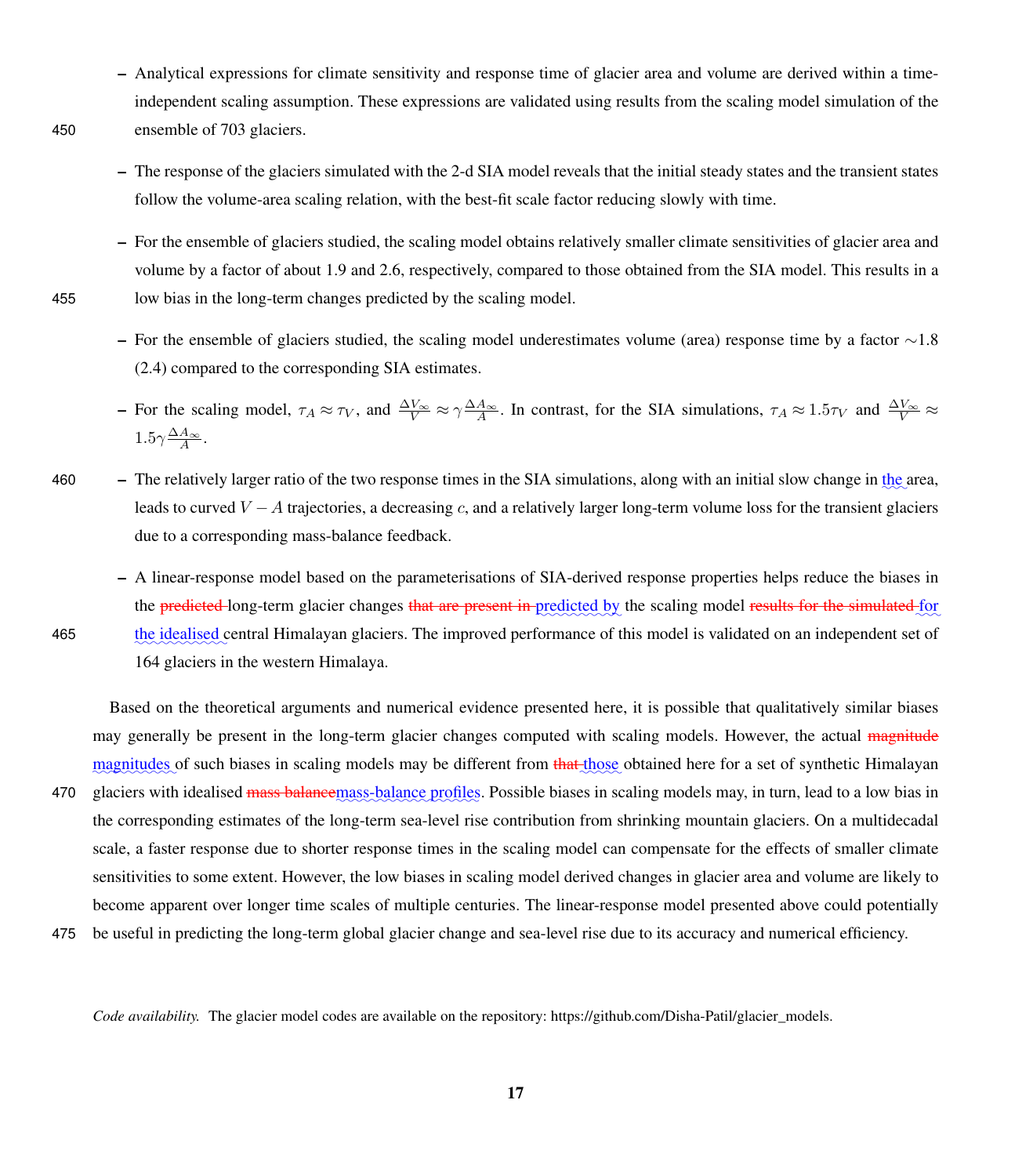*Author contributions.* AB designed the study, did the theoretical analysis, and wrote the paper. AJ and DP wrote the codes. AJ, DP, and AB ran the simulations. All the three authors contributed to the analysis of the simulated data and discussions.

*Competing interests.* We declare that there are no competing interests.

480 *Acknowledgements*. The authors acknowledge valuable inputs from the reviewer Eviatar Bachand an anonymous reviewer, the anonymous reviewer, and editor Valentina Radić. The SIA code was developed with support from MoES grant no. MoES/PAMC/H&C/80/2016-PC-II. AJ was supported by MoES grant no MoES/PAMC/H-&C/8079/2016-PC-II. Deepak Suryavanshi has contributed to the initial development of the SIA code.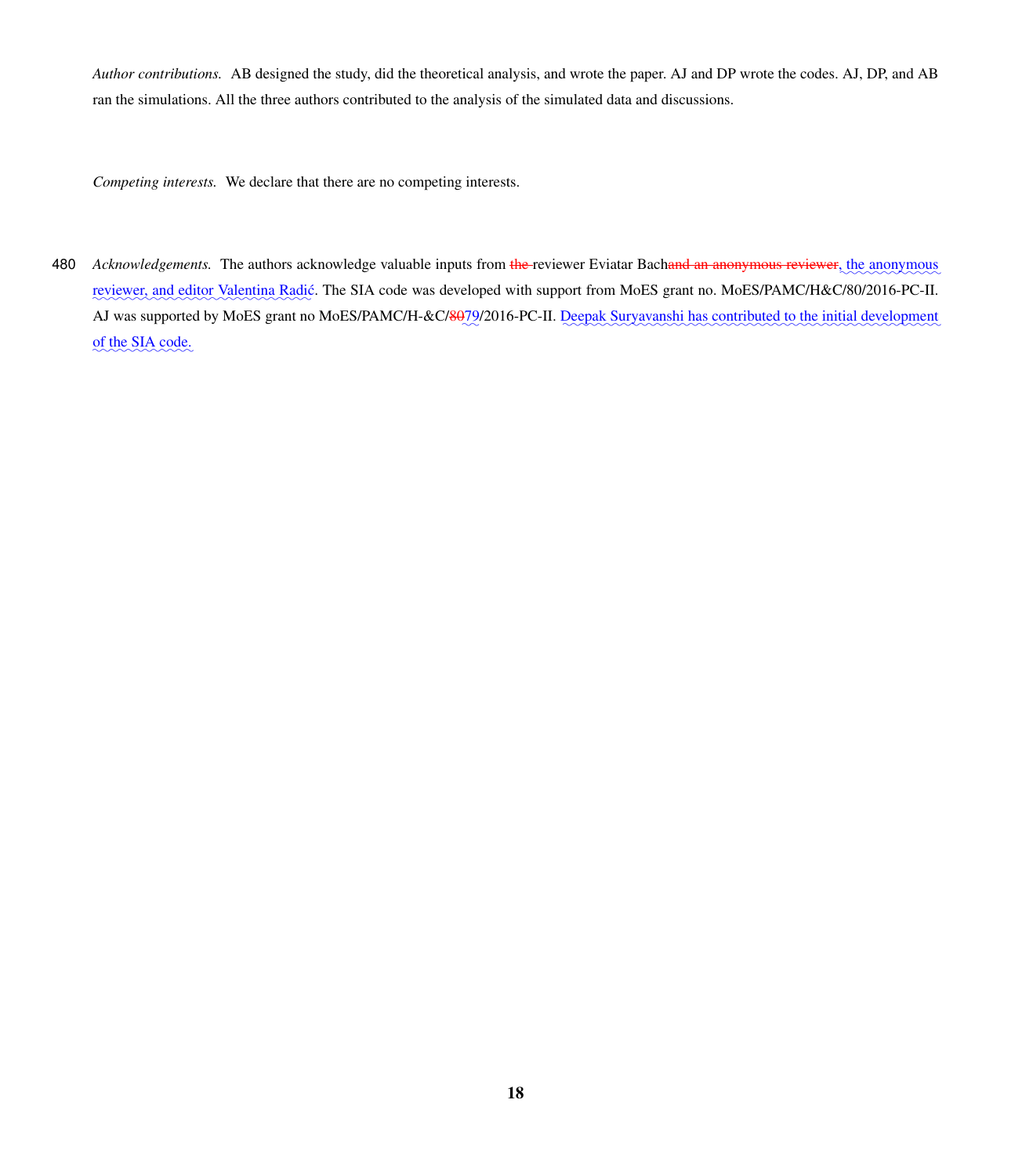# References

- 485 Adhikari, S., and Marshall, S. J.: Glacier volume-area relation for high-order mechanics and transient glacier states, Geophysical Research Letters, 39(16), https://doi.org/10.1029/2012GL052712, 2012.
	- NASA/METI/AIST/Japan Spacesystems, and U.S./Japan ASTER Science Team: ASTER Global Digital Elevation Model V003 [Data set]. NASA EOSDIS Land Processes DAAC. Accessed from https://doi.org/10.5067/ASTER/ASTGTM.003, 2019.
- Bach, E., Radić, V., and Schoof, C.: How sensitive are mountain glaciers to climate change? Insights from a block model, Journal of 490 Glaciology, 64(244), 247-258, https://doi.org/10.1017/jog.2018.15, 2018.
	- Bahr, D. B.: Width and length scaling of glaciers, Journal of Glaciology, 43(145), 557-562, https://doi.org/10.3189/S0022143000035164, 1997.
		- Bahr, D. B., Meier, M. F., and Peckham, S. D.: The physical basis of glacier volume-area scaling, Journal of Geophysical Research: Solid Earth, 102(B9), 20355-20362, https://doi.org/10.1029/97JB01696, 1997.
- 495 Bahr, D. B., Pfeffer, W. T., and Kaser, G.: A review of volume-area scaling of glaciers, Reviews of Geophysics, 53(1), 95-140, https://doi.org/10.1002/2014RG000470, 2015.
	- Banerjee, A., and Shankar, R.: On the response of Himalayan glaciers to climate change, Journal of Glaciology, 59(215), 480-490, https://doi.org/10.3189/2013JoG12J130, 2013.

Banerjee, A.: Brief communication: Thinning of debris-covered and debris-free glaciers in a warming climate, Cryosphere, 11, 133-138,

500 https://doi.org/10.5194/tc-11-133-2017, 2017.

Banerjee, A.: Volume-area scaling for debris-covered glaciers, Journal of Glaciology, to be published, 2020.

Banerjee, A., and Kumari, R.: Glacier area and the variability of glacier change, eartharxiv[preprint], https://eartharxiv.org/y2vs6/, 2019.

Chen, J., and Ohmura, A.: Estimation of Alpine glacier water resources and their change since the 1870s, IAHS publ, 193, 127-135, 1990.

Clarke, G. K., Jarosch, A. H., Anslow, F. S., Radic, V., and Menounos, B.: Projected deglaciation of western Canada in the twenty-first ´ 505 century, Nature Geoscience, 8(5), 372-377, https://doi.org/10.1038/NGEO2407, 2015.

Cuffey, K., and Patterson, W.: The Physics of Glaciers, Elsevier, Burlington, MA, 2010.

- Egholm, D. L., Knudsen, M. F., Clark, C. D., and Lesemann, J. E.: Modeling the flow of glaciers in steep terrains: The integrated second-order shallow ice approximation (iSOSIA), Journal of Geophysical Research: Earth Surface, 116(F2), https://doi.org/10.1029/2010JF001900, 2011.
- 510 Maussion, F., Butenko, A., Champollion, N., Dusch, M., and others: The Open Global Glacier Model (OGGM) v1. 1, Geoscientific Model Development, 12(3), 909-931, https://doi.org/10.5194/gmd-12-909-2019, 2019.
	- Farinotti, D., and Huss, M.: An upper-bound estimate for the accuracy of glacier volume-area scaling, The Cryosphere, 7(6), 1707-1720, https://doi.org/10.5194/tc-7-1707-2013, 2013.

Farinotti, D., Brinkerhoff, D., Clarke, G. K., and others: How accurate are estimates of glacier ice thickness? Results from ITMIX, the Ice

- 515 Thickness Models Intercomparison eXperiment, The Cryosphere, 11(2), 949-970, https://doi.org/10.5194/tc-11-949-2017, 2016.
	- Giesen, R. H., and Oerlemans, J.: Climate-model induced differences in the 21st century global and regional glacier contributions to sea-level rise, Climate dynamics, 41(11-12), 3283-3300, https://doi.org/10.1007/s00382-013-1743-7, 2013.
		- Glen, J. W.: The Creep of Polycrystalline Ice, Proceedings of the Royal Society A: Mathematical, Physical and Engineering Sciences, 228(1175), 519-538, https://doi.org/10.1098/rspa.1955.0066, 1955.
- 520 Grinsted, A.: An estimate of global glacier volume, The Cryosphere, 7(1), 141-151, https://doi.org/10.5194/tc-7-141-2013, 2013.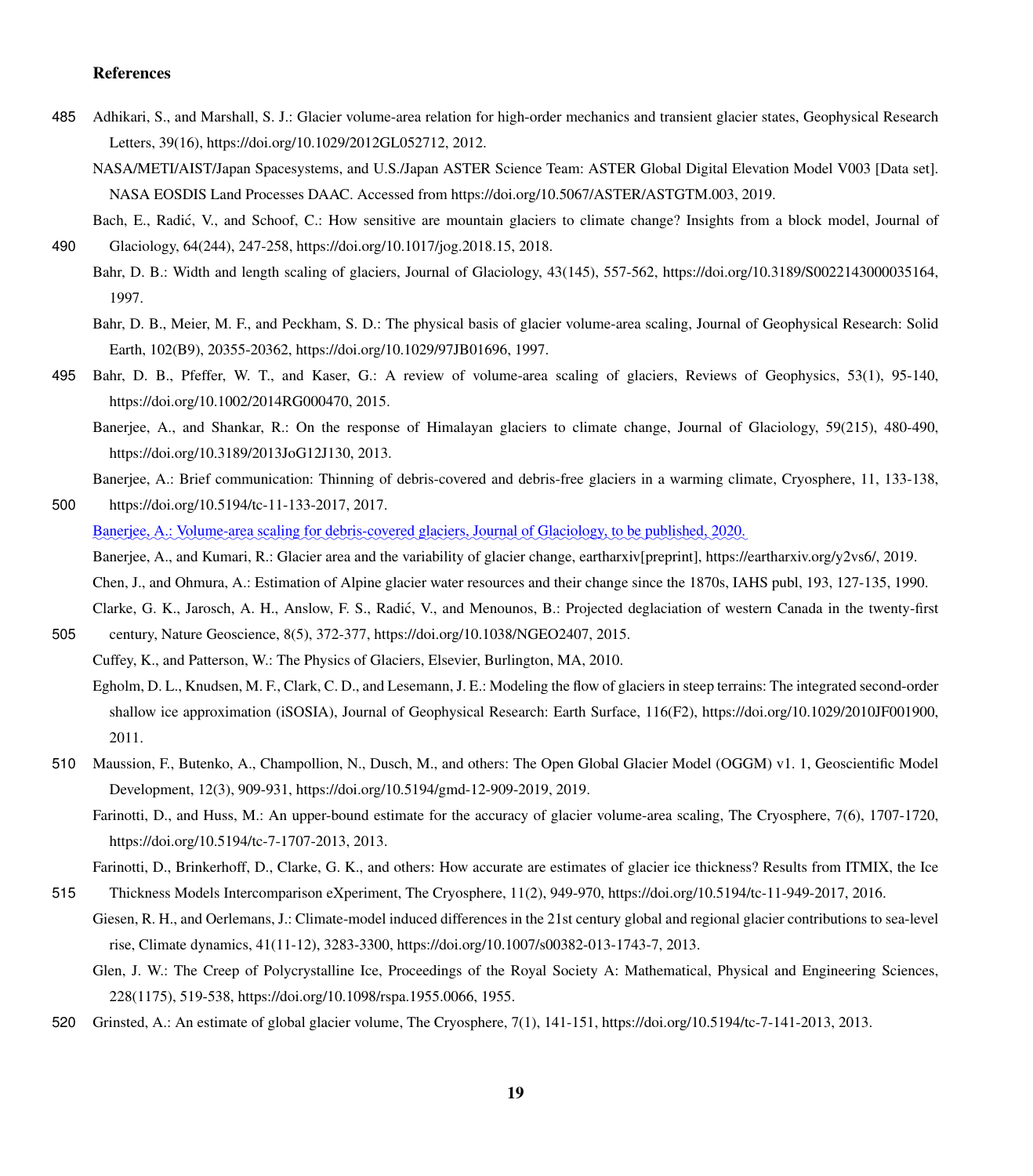- Harrison, W. D., Elsberg, D. H., Echelmeyer, K. A., and Krimmel, R. M.: On the characterization of glacier response by a single time-scale, Journal of Glaciology, 47(159), 659-664, https://doi.org/10.3189/172756501781831837, 2001.
- Hindmarsh, R. C., and Payne, A. J.: Time-step limits for stable solutions of the ice-sheet equation, Annals of Glaciology, 23, 74-85, https://doi.org/10.3189/S0260305500013288, 1996.
- 525 Hock, R., Bliss, A., Marzeion, B., Giesen, R. H., Hirabayashi, Y., Huss, M., Radic, V., and Slangen, A. B.: GlacierMIP–A ´ model intercomparison of global-scale glacier mass-balance models and projections, Journal of Glaciology, 65(251), 453-467, https://doi.org/10.1017/jog.2019.22, 2019.
	- Huss, M., Jouvet, G., Farinotti, D., and Bauder, A.: Future high-mountain hydrology: a new parameterization of glacier retreat, Hydrology and Earth System Sciences, 14(5), 815-829, https://doi.org/10.5194/hess-14-815-2010, 2010.
- 530 Huss M., and Hock, R.: A new model for global glacier change and sea-level rise, Frontiers in Earth Science, 3, 54, https://doi.org/10.3389/feart.2015.00054, 2015.
	- Huss, M., and Hock, R.: Global-scale hydrological response to future glacier mass loss, Nature Climate Change, 8(2), 135-140, https://doi.org/10.1038/s41558-017-0049-x, 2018.
	- Hutter, K.: Theoretical Glaciology, D. Reidel Publ. Co., Dordrecht, 1983.
- 535 Jarosch, A. H., Schoof, C. G., and Anslow, F. S.: Restoring mass conservation to shallow ice flow models over complex terrain,The Cryosphere, 7(1), 229-240, https://doi.org/10.5194/tc-7-229-2013, 2013.
	- Jóhannesson, T., Raymond, C., and Waddington, E. D.: Time–scale for adjustment of glaciers to changes in mass balance, Journal of Glaciology, 35(121), 355-369, https://doi.org/10.3189/S002214300000928X, 1989.
- Immerzeel, W. W., and others: Importance and vulnerability of the world's water towers, Nature, 577(7790), 364-369, 540 https://doi.org/10.1038/s41586-019-1822-y, 2020.
	- Kulp, S., and Strauss, B. H.: Global DEM errors underpredict coastal vulnerability to sea level rise and flooding, Frontiers in Earth Science, 4, 36, https://doi.org/10.3389/feart.2016.00036, 2016.
	- Kumar, P., Saharwardi, M.S., Banerjee, A. et al. : Snowfall Variability Dictates Glacier Mass Balance Variability in Himalaya-Karakoram, Scientific Reports, 9, 18192, https://doi.org/10.1038/s41598-019-54553-9, 2019.
- 545 Kraaijenbrink, P. D. A., Bierkens, M. F. P., Lutz, A. F., and Immerzeel, W. W.: Impact of a global temperature rise of 1.5 degrees Celsius on Asia's glaciers, Nature, 549(7671), 257, https://doi.org/10.1038/nature23878, 2017.
	- Le Meur, E., Gagliardini, O., Zwinger, T., and Ruokolainen, J.: Glacier flow modelling: a comparison of the Shallow Ice Approximation and the full-Stokes solution, Comptes Rendus Physique, 5(7), 709-722, https://doi.org/10.1016/j.crhy.2004.10.001, 2004.
	- Laha, S., Kumari, R., Singh, S., Mishra, A., Sharma, T., Banerjee, A., Nainwal, H C and Shankar, R.: Evaluating the contribution of avalanch-
- 550 ing to the mass balance of Himalayan glaciers, Annals of Glaciology, 58(75pt2), 110-118, https://doi.org/10.1017/aog.2017.27, 2017.
	- Lüthi, M. P.,: Transient response of idealized glaciers to climate variations, Journal of Glaciology, 55(193), 918-930, https://doi.org/10.3189/002214309790152519, 2009.
		- Marzeion, B., Hock, R., Anderson, B., Bliss, A., Champollion, N., Fujita, K., et al.: Partitioning the Uncertainty of Ensemble Projections of Global Glacier Mass Change, Earth's Future , in press, https://doi.org/10.1029/2019EF001470, 2020.
- 555 Oerlemans, J.: Glaciers and climate change. CRC Press, 2001.
	- Radić, V., Hock, R., and Oerlemans, J.: Volume-area scaling vs flowline modelling in glacier volume projections, Annals of Glaciology, 46, 234-240, https://doi.org/10.3189/172756407782871288, 2007.